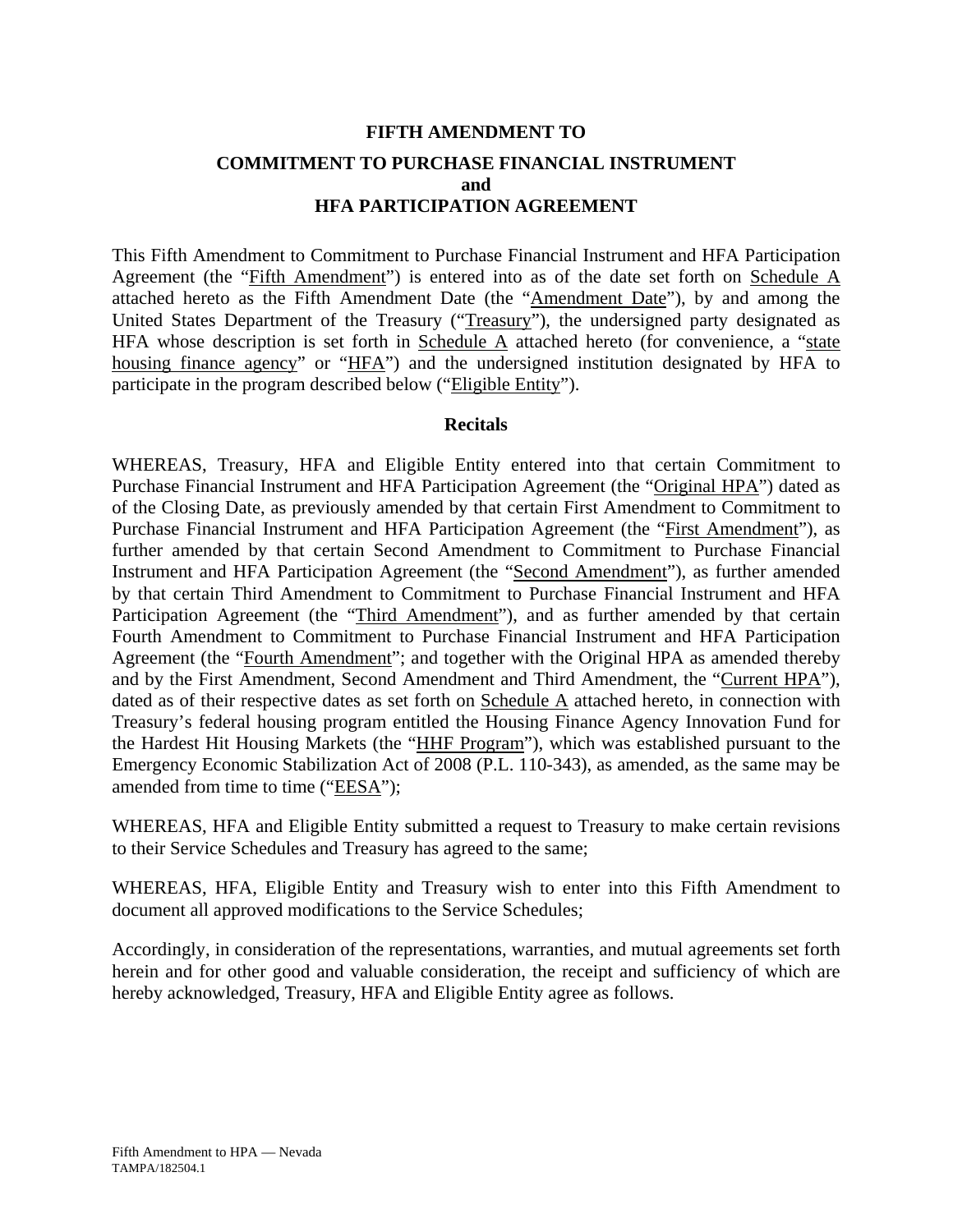# **Agreement**

# **1. Amendments**

A. Definitions. All references in the Current HPA to the "Agreement" shall mean the Current HPA, as further amended by this Fifth Amendment; and all references in the Current HPA to Schedules A or B shall mean the Schedules A or B attached to this Fifth Amendment. All references herein to the "HPA" shall mean the Current HPA, as further amended by this Fifth Amendment.

B. Schedule A. Schedule A attached to the Current HPA is hereby deleted in its entirety and replaced with Schedule A attached to this Fifth Amendment.

C. Schedule B. Schedule B attached to the Current HPA is hereby deleted in its entirety and replaced with Schedule B attached to this Fifth Amendment.

# **2. Representations, Warranties and Covenants**

A. HFA and Eligible Entity. HFA and Eligible Entity, each for itself, make the following representations, warranties and covenants to Treasury and the truth and accuracy of such representations and warranties and compliance with and performance of such covenants are continuing obligations of HFA and Eligible Entity, each as to itself. In the event that any of the representations or warranties made herein cease to be true and correct or HFA or Eligible Entity breaches any of its covenants made herein, HFA or Eligible Entity, as the case may be, agrees to notify Treasury immediately and the same shall constitute an Event of Default under the HPA.

(1) HFA and Eligible Entity each hereby certifies, represents and warrants as of the date hereof that each of the representations and warranties of HFA or Eligible Entity, as applicable, contained in the HPA are true, correct, accurate and complete in all material respects as of the date hereof. All covenants of HFA or Eligible Entity, as applicable, contained in the HPA shall remain in full force and effect and neither HFA, nor Eligible Entity is in breach of any such covenant.

(2) Eligible Entity has the full corporate power and authority to enter into, execute, and deliver this Fifth Amendment and any other closing documentation delivered to Treasury in connection with this Fifth Amendment, and to perform its obligations hereunder and thereunder.

(3) HFA has the full legal power and authority to enter into, execute, and deliver this Fifth Amendment and any other closing documentation delivered to Treasury in connection with this Fifth Amendment, and to perform its obligations hereunder and thereunder.

# **3. Miscellaneous**

A. The recitals set forth at the beginning of this Fifth Amendment are true and accurate and are incorporated herein by this reference.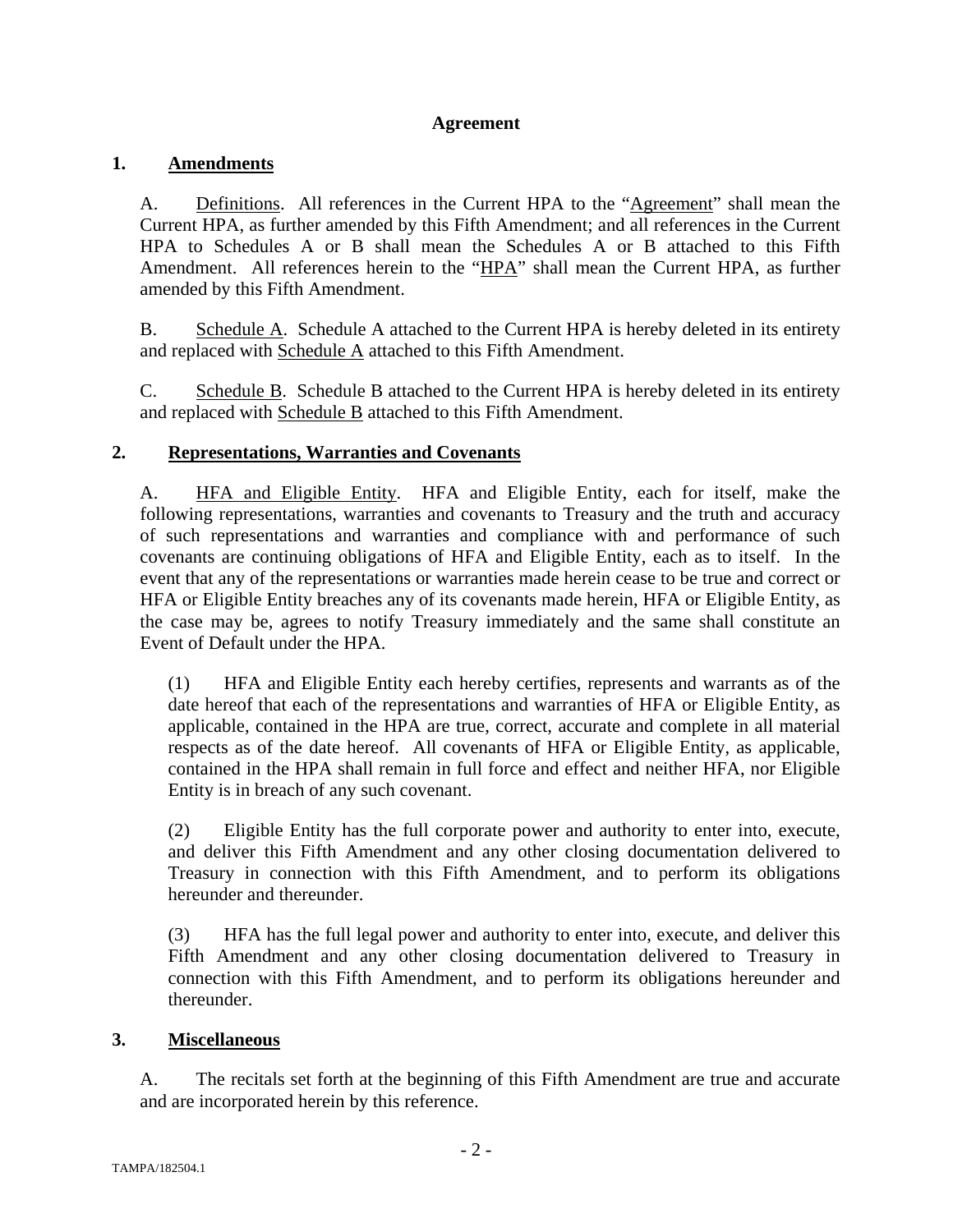B. Capitalized terms used but not defined herein shall have the meanings ascribed to them in the HPA.

C. Any provision of the HPA that is determined to be prohibited or unenforceable in any jurisdiction shall, as to such jurisdiction, be ineffective to the extent of such prohibition or unenforceability without invalidating the remaining provisions of the HPA, and no such prohibition or unenforceability in any jurisdiction shall invalidate such provision in any other jurisdiction.

D. This Fifth Amendment may be executed in two or more counterparts (and by different parties on separate counterparts), each of which shall be deemed an original, but all of which together shall constitute one and the same instrument. Facsimile or electronic copies of this Fifth Amendment shall be treated as originals for all purposes.

# [SIGNATURE PAGE FOLLOWS; REMAINDER OF PAGE INTENTIONALLY LEFT BLANK]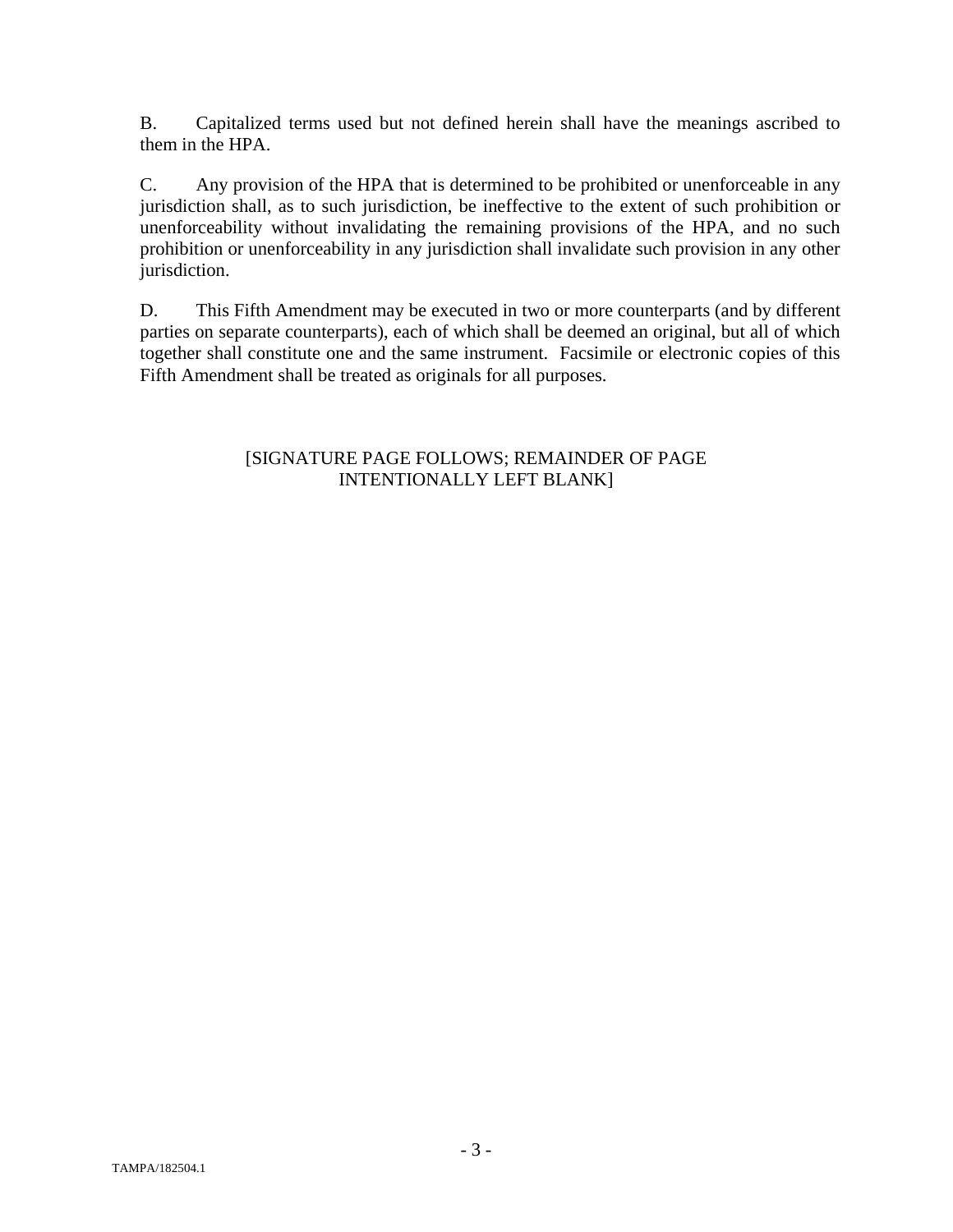**In Witness Whereof**, HFA, Eligible Entity and Treasury by their duly authorized officials hereby execute and deliver this Fifth Amendment to Commitment to Purchase Financial Instrument and HFA Participation Agreement as of the Amendment Date.

## **HFA**: **TREASURY**:

NEVADA HOUSING DIVISION UNITED STATES DEPARTMENT OF THE **TREASURY** 

By:  $/s/$  Charles L. Horsey By: Name: Charles L. Horsey Name: Timothy G. Massad

Title: Administrator Title: Acting Assistant Secretary for Financial Stability

## **ELIGIBLE ENTITY**:

NEVADA AFFORDABLE HOUSING ASSISTANCE CORPORATION

By: /s/ Lon A. DeWeese Name: Lon A. DeWeese Title: Director, Secretary/Treasurer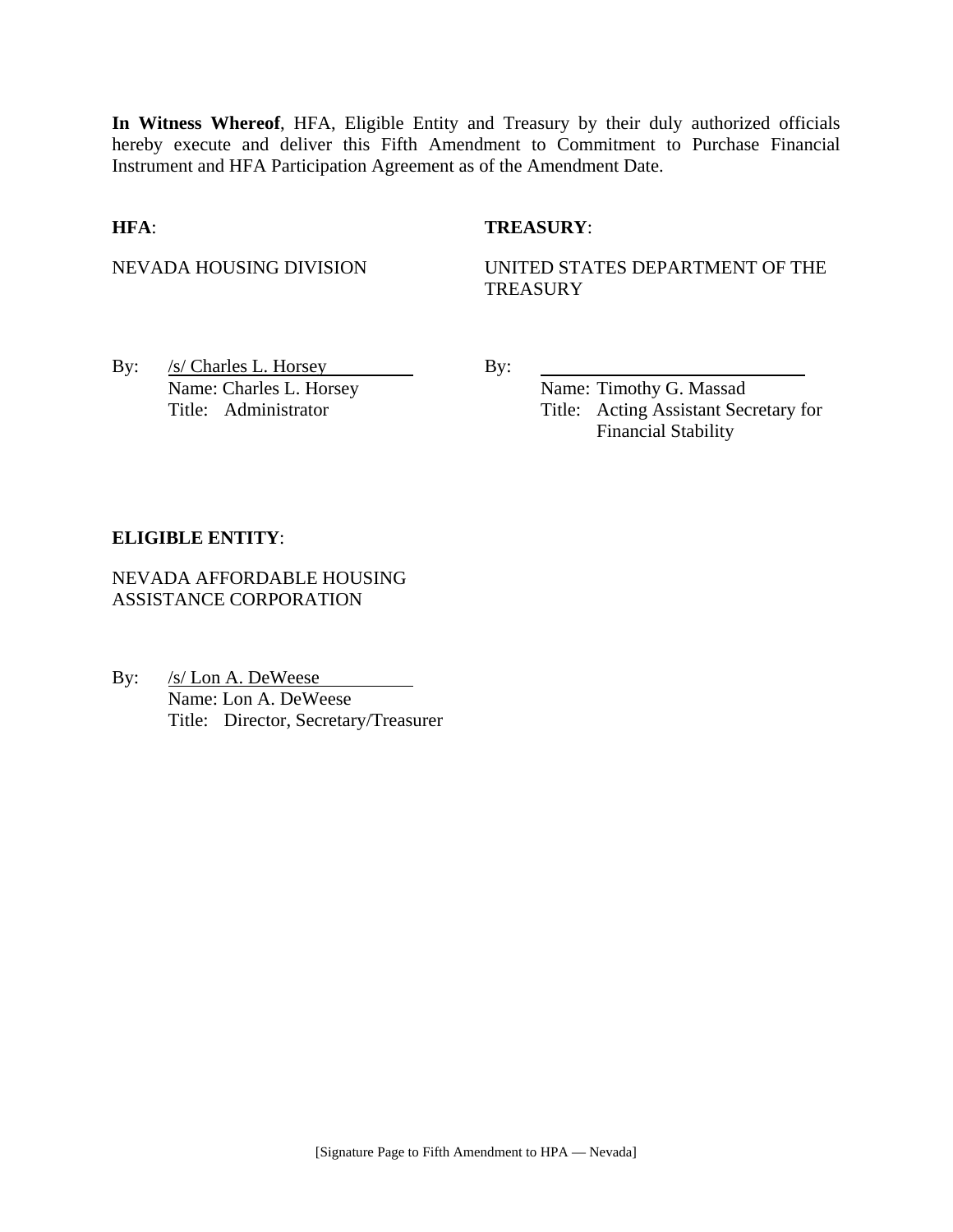In Witness Whereof, HFA, Eligible Entity and Treasury by their duly authorized officials hereby execute and deliver this Fifth Amendment to Commitment to Purchase Financial Instrument and HFA Participation Agreement as of the Amendment Date.

HFA:

#### **TREASURY:**

NEVADA HOUSING DIVISION

UNITED STATES DEPARTMENT OF THE **TREASURY** 

By:

Name: Title:

By:

Name: Timothy G. Massad

Title: Acting Assistant Secretary for **Financial Stability** 

#### **ELIGIBLE ENTITY:**

NEVADA AFFORDABLE HOUSING ASSISTANCE CORPORATION

By:

Name: Title: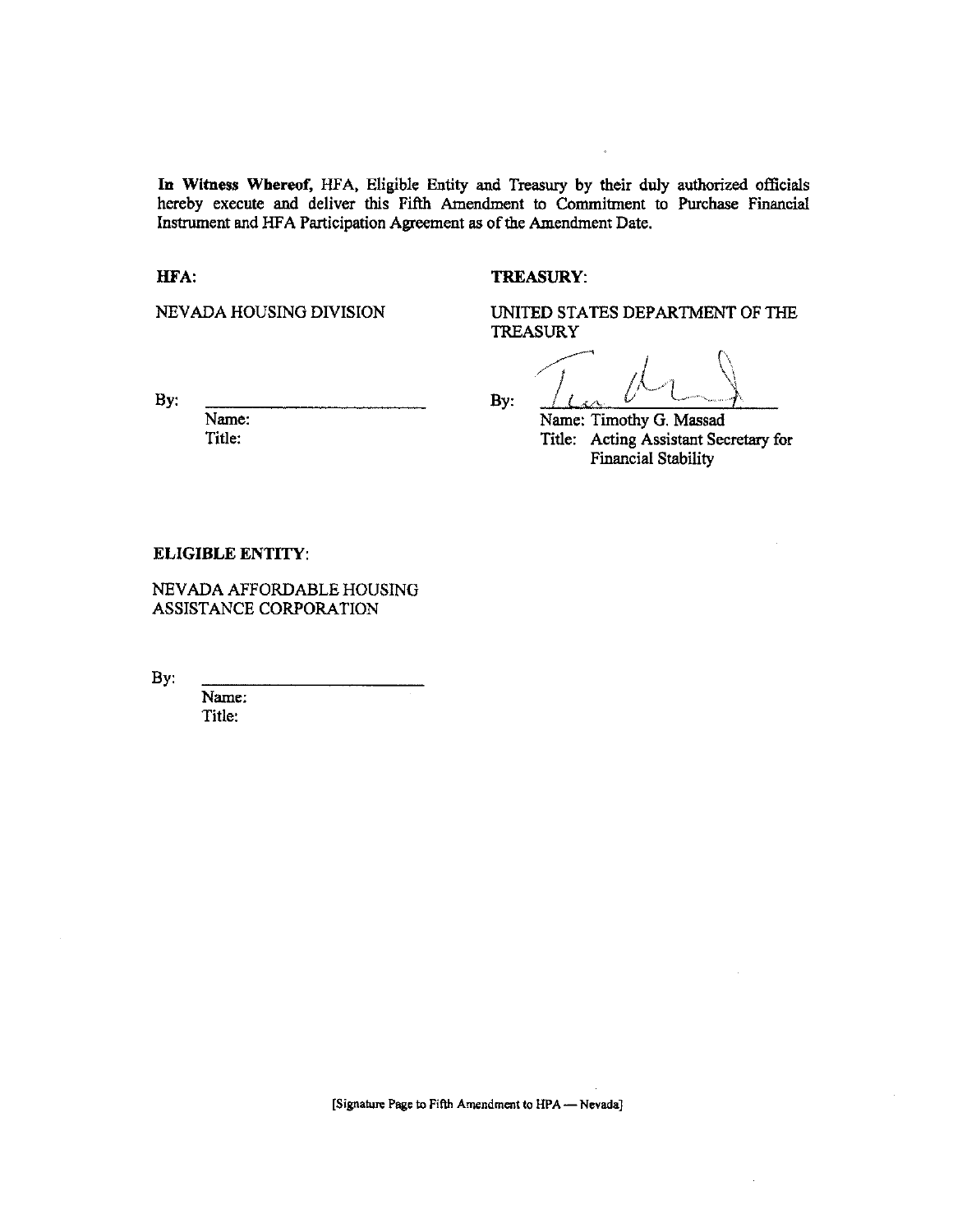# **EXHIBITS AND SCHEDULES**

Schedule A Basic Information

Schedule B Service Schedules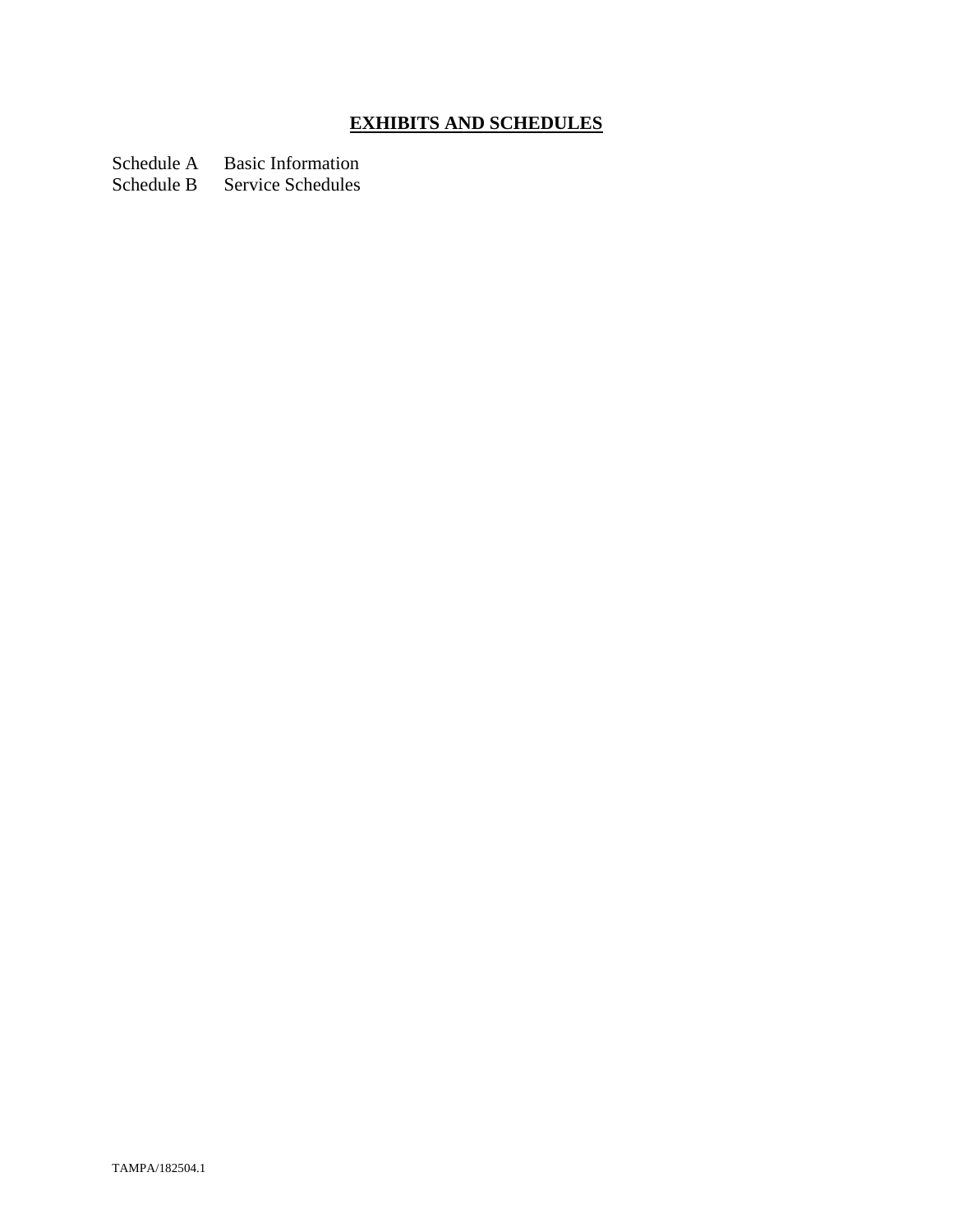## **SCHEDULE A**

# **BASIC INFORMATION**

| Eligible Entity Information:            |                                                     |
|-----------------------------------------|-----------------------------------------------------|
| Name of the Eligible Entity:            | Nevada Affordable Housing Assistance<br>Corporation |
| Corporate or other organizational form: | Non-profit corporation                              |
| Jurisdiction of organization:           | Nevada                                              |
| Notice Information:                     |                                                     |

| <b>HFA</b> Information: |                                                                                           |
|-------------------------|-------------------------------------------------------------------------------------------|
| Name of HFA:            | Nevada Housing Division                                                                   |
| Organizational form:    | A Division of the Nevada Department of<br>Business and Industry of the State of<br>Nevada |
| Date of Application:    | April 16, 2010                                                                            |
| Date of Action Plan:    | September 1, 2010                                                                         |
| Notice Information:     |                                                                                           |

 $$194,026,240.00$ 

Portion of Program Participation Cap Representing Original HHF Funds: \$102,800,000.00

<sup>&</sup>lt;sup>1</sup> Each Schedule A-1 attached to the Original HPA, the First Amendment and the Second Amendment shall remain a part of the Current HPA.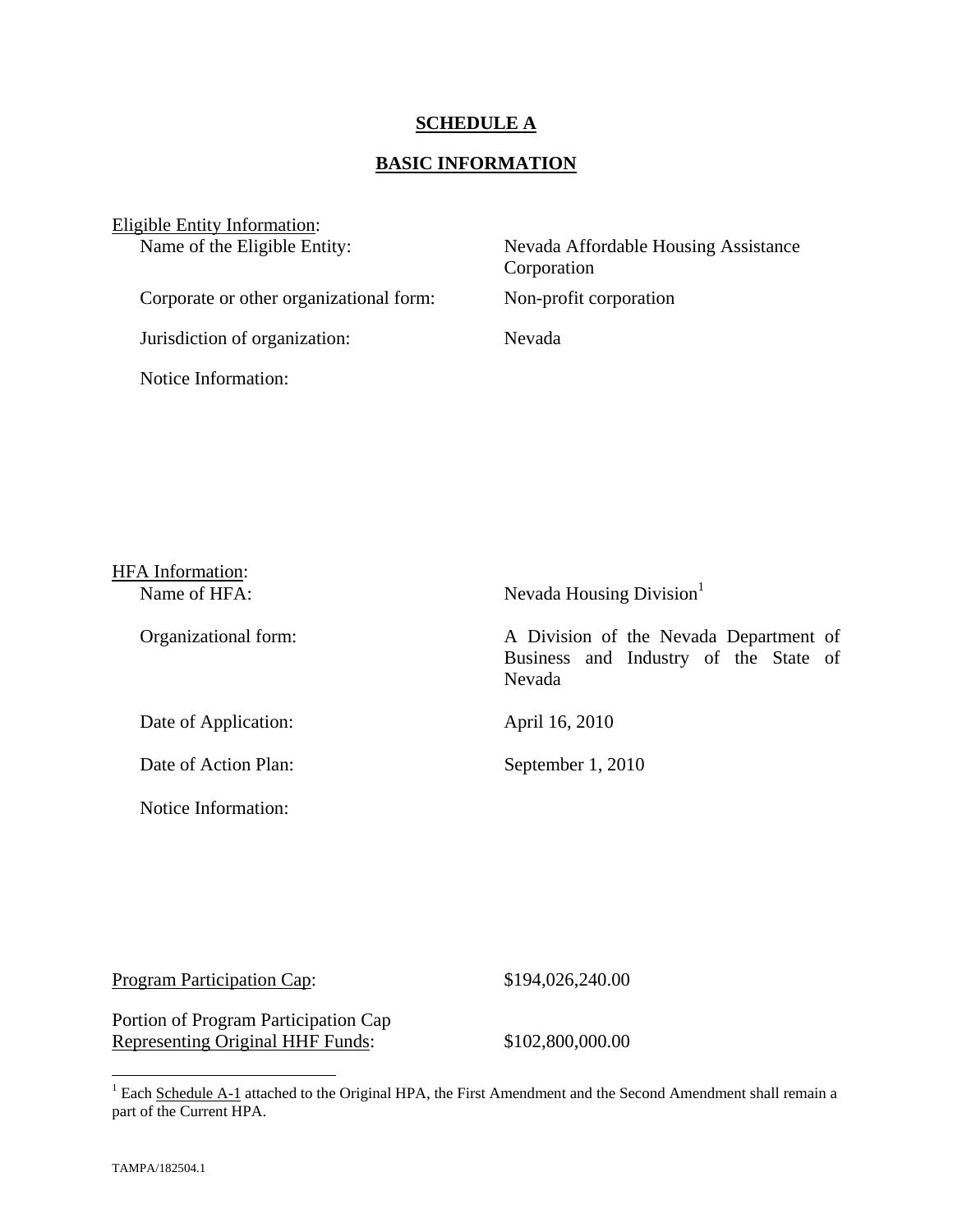| Portion of Program Participation Cap                   |                                                                                                                                                        |
|--------------------------------------------------------|--------------------------------------------------------------------------------------------------------------------------------------------------------|
| <b>Representing Unemployment HHF Funds:</b>            | \$34,056,581.00                                                                                                                                        |
| Permitted Expenses:                                    | \$24,978,556.00                                                                                                                                        |
| Closing Date:                                          | June 23, 2010                                                                                                                                          |
| <b>First Amendment Date:</b>                           | September 23, 2010                                                                                                                                     |
| <b>Second Amendment Date:</b>                          | September 29, 2010                                                                                                                                     |
| <b>Third Amendment Date:</b>                           | December 16, 2010                                                                                                                                      |
| <b>Fourth Amendment Date:</b>                          | April 5, 2011                                                                                                                                          |
| <b>Fifth Amendment Date:</b>                           | May 25, 2011                                                                                                                                           |
| <b>Eligible Entity Depository Account Information:</b> | See account information set forth in the<br>Depository Account Control Agreement<br>between Treasury and Eligible Entity<br>regarding the HHF Program. |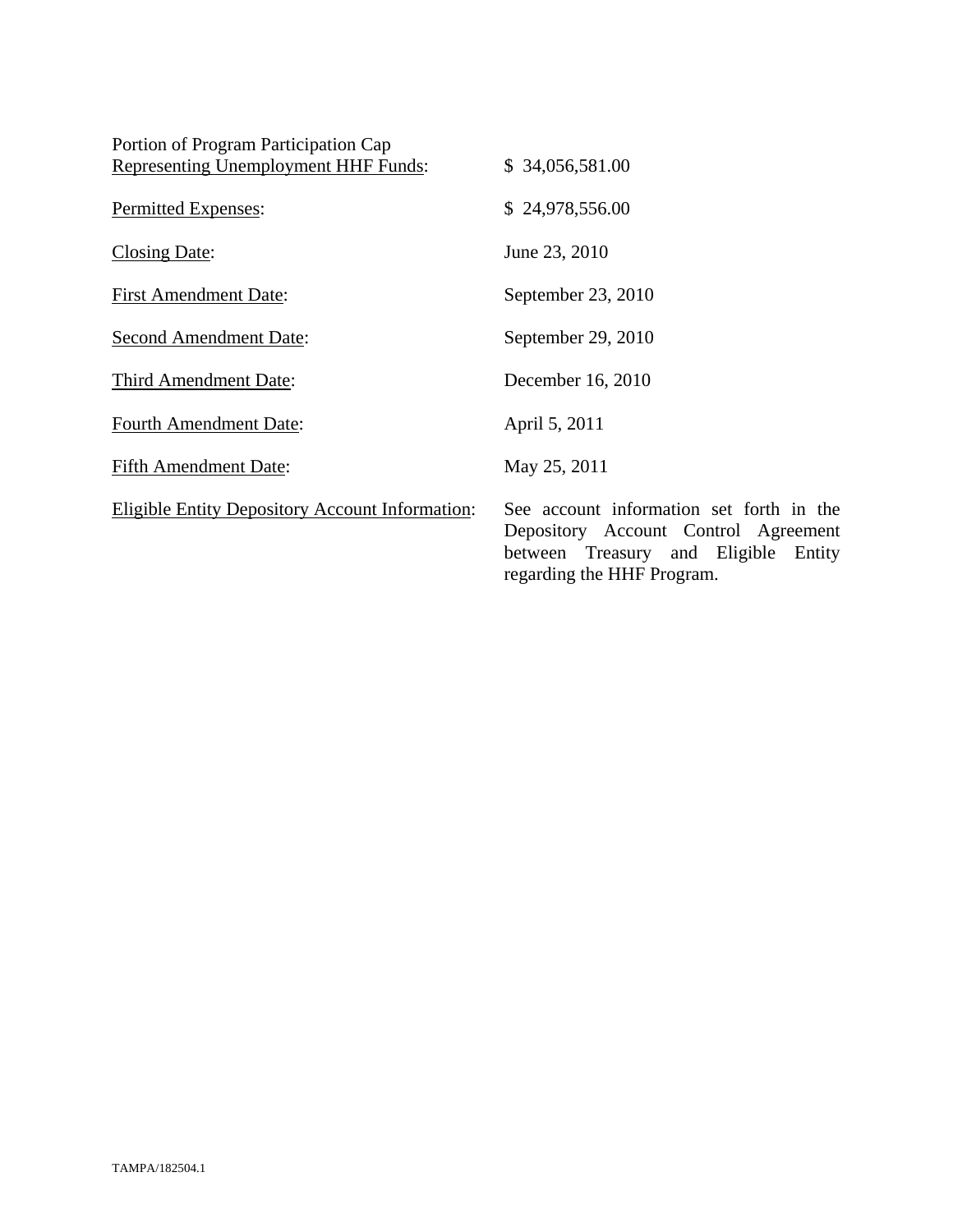## **SCHEDULE B**

## **SERVICE SCHEDULES**

The Service Schedules attached as Schedule B to the Current HPA are hereby deleted in their entirety and replaced with the attached Service Schedules (numbered sequentially as Service Schedule B-1, Service Schedule B-2, et. seq.), which collectively comprise Schedule B to the HPA.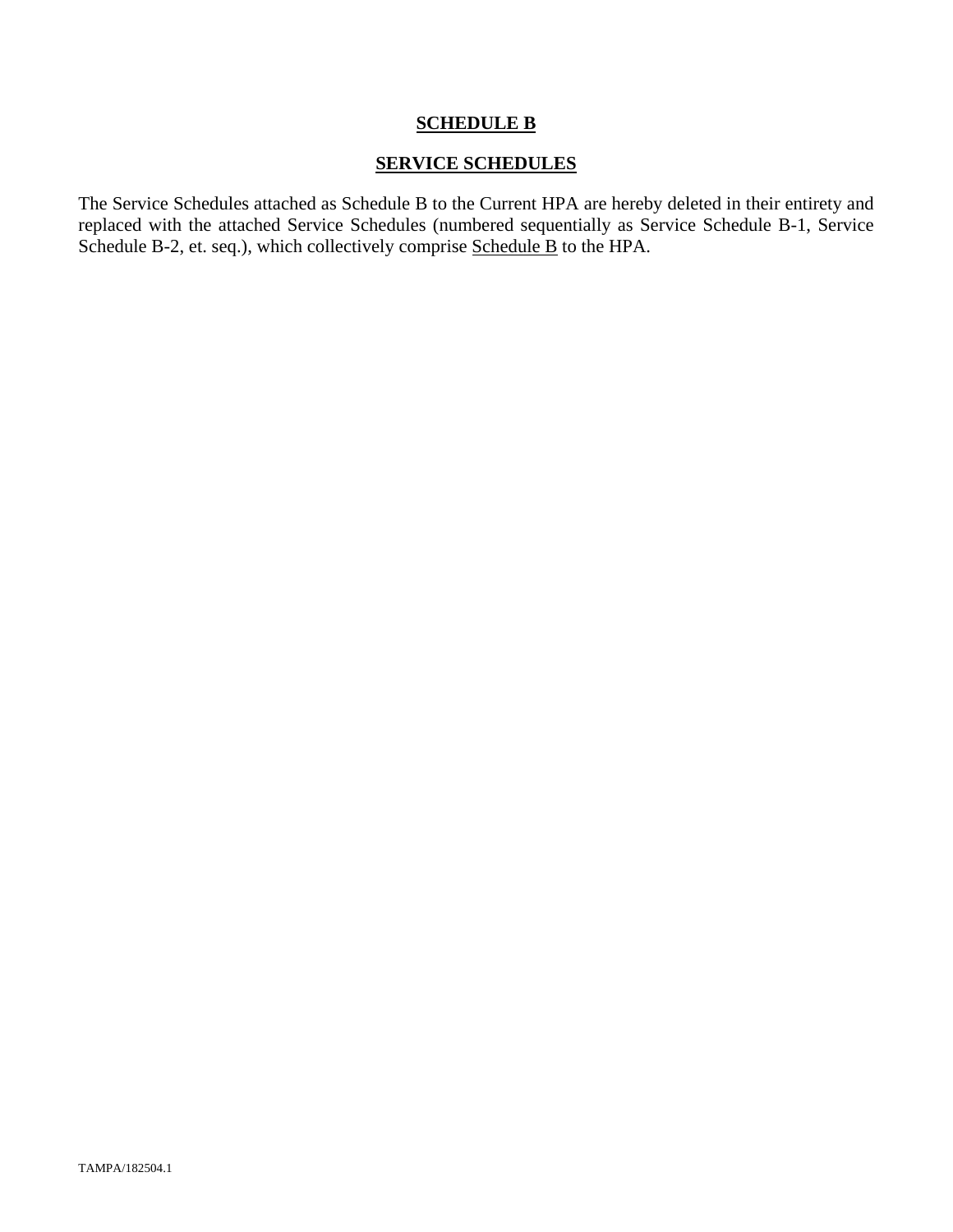# **The Nevada Affordable Housing Assistance Corporation**

# **PRINCIPAL REDUCTION PROGRAM**

| 1. Program Overview                                                               | To ensure that approximately 3,000 Nevada families are able to stay in<br>their homes with a permanent change to their mortgages via principal<br>reductions which will provide qualified homeowners a principal<br>reduction of up to $$25,000$ , with a 1:1 match from the note holder if<br>possible. The 1 <sup>st</sup> Mortgage Principal Reduction Program will assist the<br>underemployed and/or income restricted homeowner candidates to keep<br>occupancy and ownership of their home. |
|-----------------------------------------------------------------------------------|----------------------------------------------------------------------------------------------------------------------------------------------------------------------------------------------------------------------------------------------------------------------------------------------------------------------------------------------------------------------------------------------------------------------------------------------------------------------------------------------------|
|                                                                                   | Depending on the agreement with the lender/servicer, one of two<br>methods will be used to reduce the principal balance of a borrower's<br>primary mortgage:<br>A forgivable loan may be made to eligible borrowers for up to<br>\$25,000 with such assistance provided in a one time up-front<br>payment to the lender/servicer; or                                                                                                                                                               |
|                                                                                   | Up to \$25,000 in assistance may be provided over a three-<br>year period.                                                                                                                                                                                                                                                                                                                                                                                                                         |
| 2. Program Goals                                                                  | The primary goal is to reduce first mortgage principal balances with<br>respect to at least 3,000 homeowners throughout the State of Nevada<br>such that their loan to value ratios are reduced to 115% or less and<br>correspondingly, the PITI payment reduced to between 38-43% or less of<br>the homeowner's gross income.                                                                                                                                                                     |
| 3. Target Population /<br><b>Areas</b>                                            | The funding will be distributed via a geographic formula of $1/3+1/3+1/3$<br>weight for unemployment + foreclosure rate + population. There will be<br>target population segmentation into (a) the Clark County/Las Vegas<br>valley area, (b) the Reno-Sparks SMSA area and (c) all of rural Nevada.<br>Where a finer breakdown is possible within each of the three geographic<br>areas, zip code and census track targeting will be utilized.                                                    |
| 4. Program Allocation<br>(Excluding<br><b>Administrative</b><br><b>Expenses</b> ) | \$75,412,386.70                                                                                                                                                                                                                                                                                                                                                                                                                                                                                    |
| <b>5. Borrower Eligibility</b><br><b>Criteria</b>                                 | Legal US Resident.<br>$\bullet$<br>Loan originated $1/1/2009$ or earlier.<br>٠<br>Home is currently owner occupied.<br>٠                                                                                                                                                                                                                                                                                                                                                                           |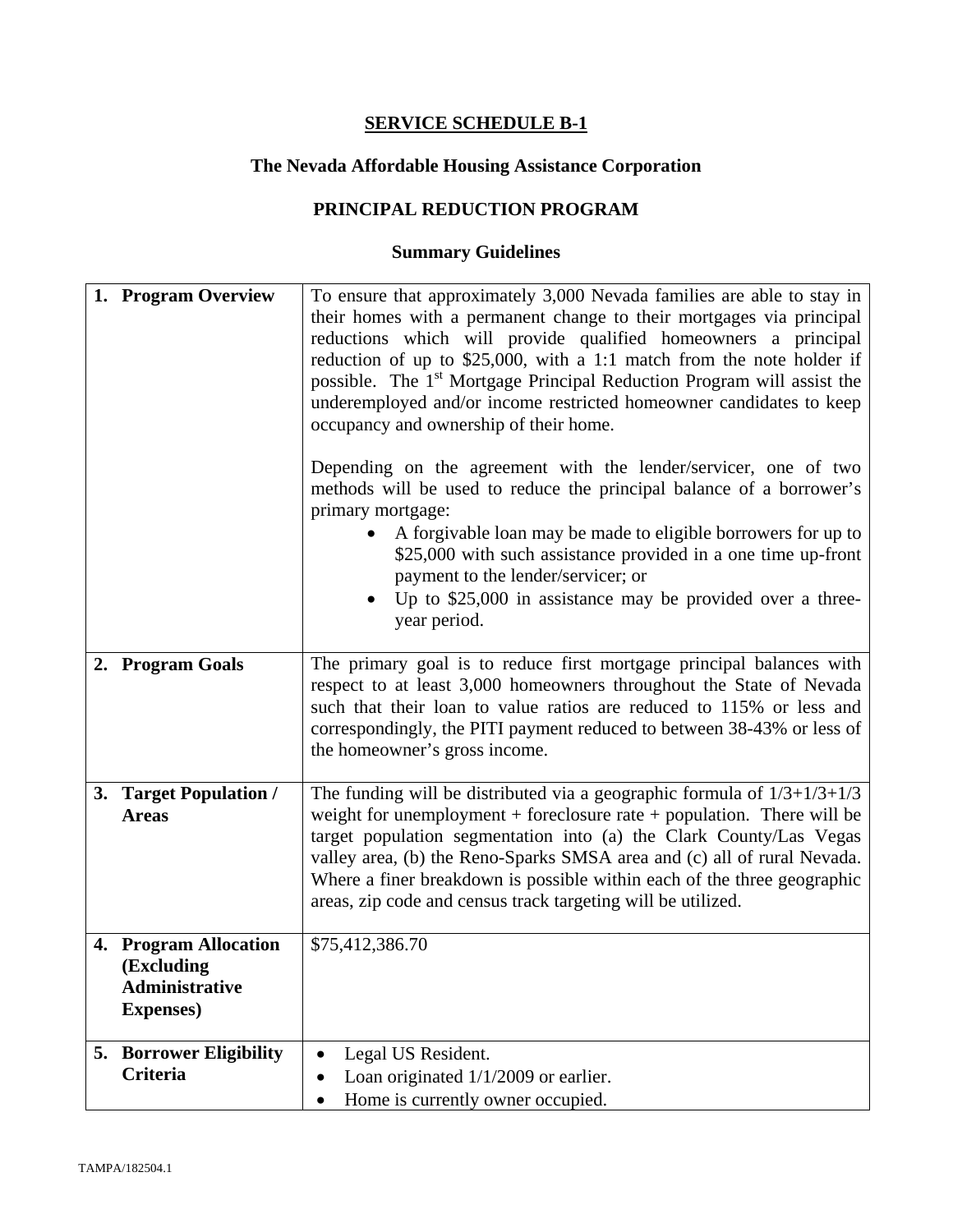|                             | Current income does not exceed 120% of Area Median Income as<br>$\bullet$                                                                                                                                                                                                                                                                                                                                                                                                                                                                                                                 |  |
|-----------------------------|-------------------------------------------------------------------------------------------------------------------------------------------------------------------------------------------------------------------------------------------------------------------------------------------------------------------------------------------------------------------------------------------------------------------------------------------------------------------------------------------------------------------------------------------------------------------------------------------|--|
|                             | then published by HUD.<br>Borrower must be facing imminent default.<br>$\bullet$                                                                                                                                                                                                                                                                                                                                                                                                                                                                                                          |  |
|                             |                                                                                                                                                                                                                                                                                                                                                                                                                                                                                                                                                                                           |  |
|                             | Delinquency based on a financial hardship due to circumstances<br>$\bullet$<br>beyond the homeowner's control (no contrived defaults allowed).<br>Borrower will be required to provide a financial Hardship Affidavit<br>attesting to their inability to make mortgage payments. Eligible<br>hardships to include but not limited to the following:<br>Underemployment.<br>$\bullet$<br>Illness, disability or death of wage earner in family in<br>possession.<br>Divorce or legal separation.<br>$\bullet$                                                                              |  |
|                             | Eligibility criteria will be analyzed either on-line by the borrower's visit<br>to the web site and using the 'screening tool,' directly at the intake portal<br>of the contract agents (foreclosure mitigation and mediation agencies) or<br>by the designated call center. If applicants meet screening criteria,<br>application packages will be assembled and forwarded onto the NAHAC<br>underwriters who will do the full verifications/confirmation and begin<br>the relationship with the participating banks/lenders/servicers to work<br>through the calculation of aid levels. |  |
|                             | Funding will be provided on a first come-first-served basis within each<br>geographical zone. Daily monitoring of funding commitments/pipelines<br>by zone will allow sufficient trend evidence to allow for sufficient lead<br>time to 'cut-off' further funding commitments that might exceed<br>available resources.                                                                                                                                                                                                                                                                   |  |
| 6. Property / Loan          | Owner occupied.<br>$\bullet$                                                                                                                                                                                                                                                                                                                                                                                                                                                                                                                                                              |  |
| <b>Eligibility Criteria</b> | Must have only one existing mortgage.<br>٠                                                                                                                                                                                                                                                                                                                                                                                                                                                                                                                                                |  |
|                             | Principal balance must not exceed 115% based upon valuation<br>obtained by NAHAC or the Servicer following principal balance<br>reduction. The PITI cannot exceed 38%.                                                                                                                                                                                                                                                                                                                                                                                                                    |  |
|                             | Current mortgage cannot be secured by one of the following entities<br>FHA/VA, Fannie Mae, Freddie Mac if the existing loan qualifies for<br>one of those entities existing programs (direct lender program option<br>must be exhausted first).                                                                                                                                                                                                                                                                                                                                           |  |
|                             | Servicers will be encouraged to modify mortgages to a fixed rate 30<br>year or longer mortgage.                                                                                                                                                                                                                                                                                                                                                                                                                                                                                           |  |
|                             | The higher Targeted Area Mortgage limit calculation will be utilized<br>(115% of area median). Thus, per the HUD Procedure, the current<br>maximum mortgage limits would be:<br><b>Clark County: \$427,184</b>                                                                                                                                                                                                                                                                                                                                                                            |  |
|                             | Reno/Sparks SMSA: \$431,189                                                                                                                                                                                                                                                                                                                                                                                                                                                                                                                                                               |  |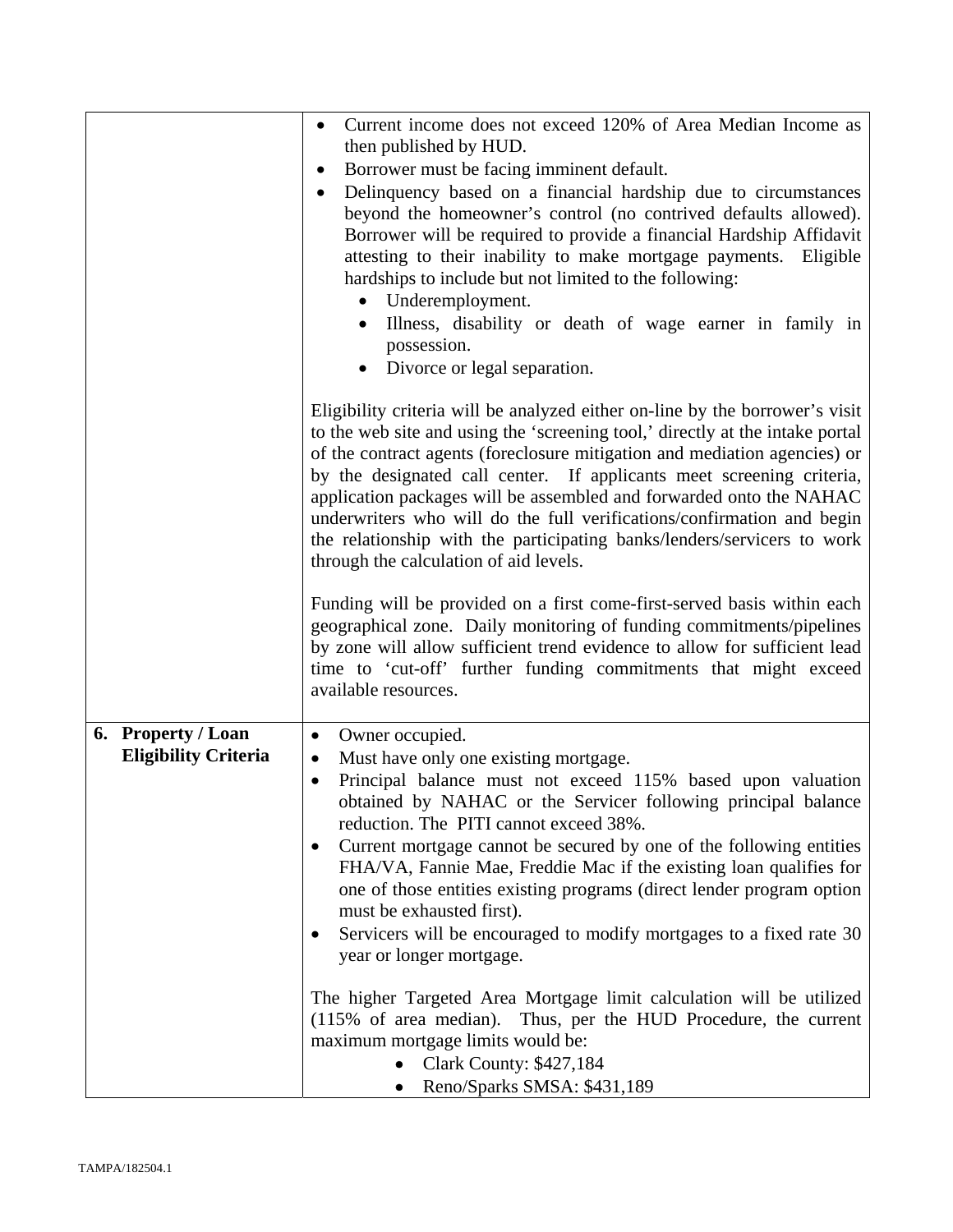|                                      | • Rural Nevada Areas: \$347,087                                                                                                                                                                                                                                                                                                                                                                                                                                                                                                                                                                                                                                                                                                                                                                                                                                                                                                                                                                                                                                                                                                                                                                                                                                     |  |
|--------------------------------------|---------------------------------------------------------------------------------------------------------------------------------------------------------------------------------------------------------------------------------------------------------------------------------------------------------------------------------------------------------------------------------------------------------------------------------------------------------------------------------------------------------------------------------------------------------------------------------------------------------------------------------------------------------------------------------------------------------------------------------------------------------------------------------------------------------------------------------------------------------------------------------------------------------------------------------------------------------------------------------------------------------------------------------------------------------------------------------------------------------------------------------------------------------------------------------------------------------------------------------------------------------------------|--|
| 7. Program Exclusions                | Having failed a HAMP loan trial period by voluntary non-<br>$\bullet$<br>compliance, as determined by Eligible Entity.<br>Borrower owns other real property.                                                                                                                                                                                                                                                                                                                                                                                                                                                                                                                                                                                                                                                                                                                                                                                                                                                                                                                                                                                                                                                                                                        |  |
| 8. Structure of<br><b>Assistance</b> | Depending on the agreement with the lender/servicer, the structure of<br>assistance may be provided in one of two ways:                                                                                                                                                                                                                                                                                                                                                                                                                                                                                                                                                                                                                                                                                                                                                                                                                                                                                                                                                                                                                                                                                                                                             |  |
|                                      | Assistance may be structured as a forgivable loan in favor of<br>the Eligible Entity secured by a junior lien recorded against<br>the property. Borrowers who follow through and earn the<br>loan forgiveness will not be required to repay their principal<br>The loan has a term of 5 years and is<br>reduction loans.<br>forgiven at a rate of 20% per year with full forgiveness at the<br>end of year 5. If the borrower sells the property before the<br>forgiveness period expires; all net sale proceeds up to the full<br>principal balance outstanding and not yet forgiven will be due<br>and payable to NAHAC. All funds returned to NAHAC may<br>be recycled until December 31, 2017; thereafter they will be<br>returned to Treasury.<br>Assistance may be provided in equal installments over a three<br>year period, at months 13, 25 and 37, provided the<br>homeowner remains in the home and continues to make<br>current mortgage payments. This structure will not require a<br>loan in favor of the Eligible Entity.<br>In the event that the program recipient subsequently participates in the<br>NAHAC's Short Sale Acceleration Program, then the lien recorded as a<br>result of participation in the Principal Reduction Program may be |  |
| 9. Per Household                     | The maximum amount receivable by a qualified borrower is \$25,000                                                                                                                                                                                                                                                                                                                                                                                                                                                                                                                                                                                                                                                                                                                                                                                                                                                                                                                                                                                                                                                                                                                                                                                                   |  |
| <b>Assistance</b>                    | assuming a \$1 for \$1 match is occurring from the lenders/servicers or<br>GSEs. The median amount is expected to be close to the maximum<br>(skewed right poisson distribution) amount. It is possible that there<br>could be a bimodal distribution. Thus, if there are numerous HAMP fails<br>of under \$10,000 that this level of assistance or less represents a large<br>(disproportionate) share of the distribution of aid in the principal<br>reduction program. Therefore, in this scenario there will be a large<br>portion under \$10,000 and a large portion of applicants at the full<br>\$25,000 level and very few in between.                                                                                                                                                                                                                                                                                                                                                                                                                                                                                                                                                                                                                      |  |
| 10. Duration of<br><b>Assistance</b> | Depending on the agreement with the servicer/lender, program funds will<br>either be distributed as a one time payment or in three separate                                                                                                                                                                                                                                                                                                                                                                                                                                                                                                                                                                                                                                                                                                                                                                                                                                                                                                                                                                                                                                                                                                                         |  |
|                                      | installments over a three year period.                                                                                                                                                                                                                                                                                                                                                                                                                                                                                                                                                                                                                                                                                                                                                                                                                                                                                                                                                                                                                                                                                                                                                                                                                              |  |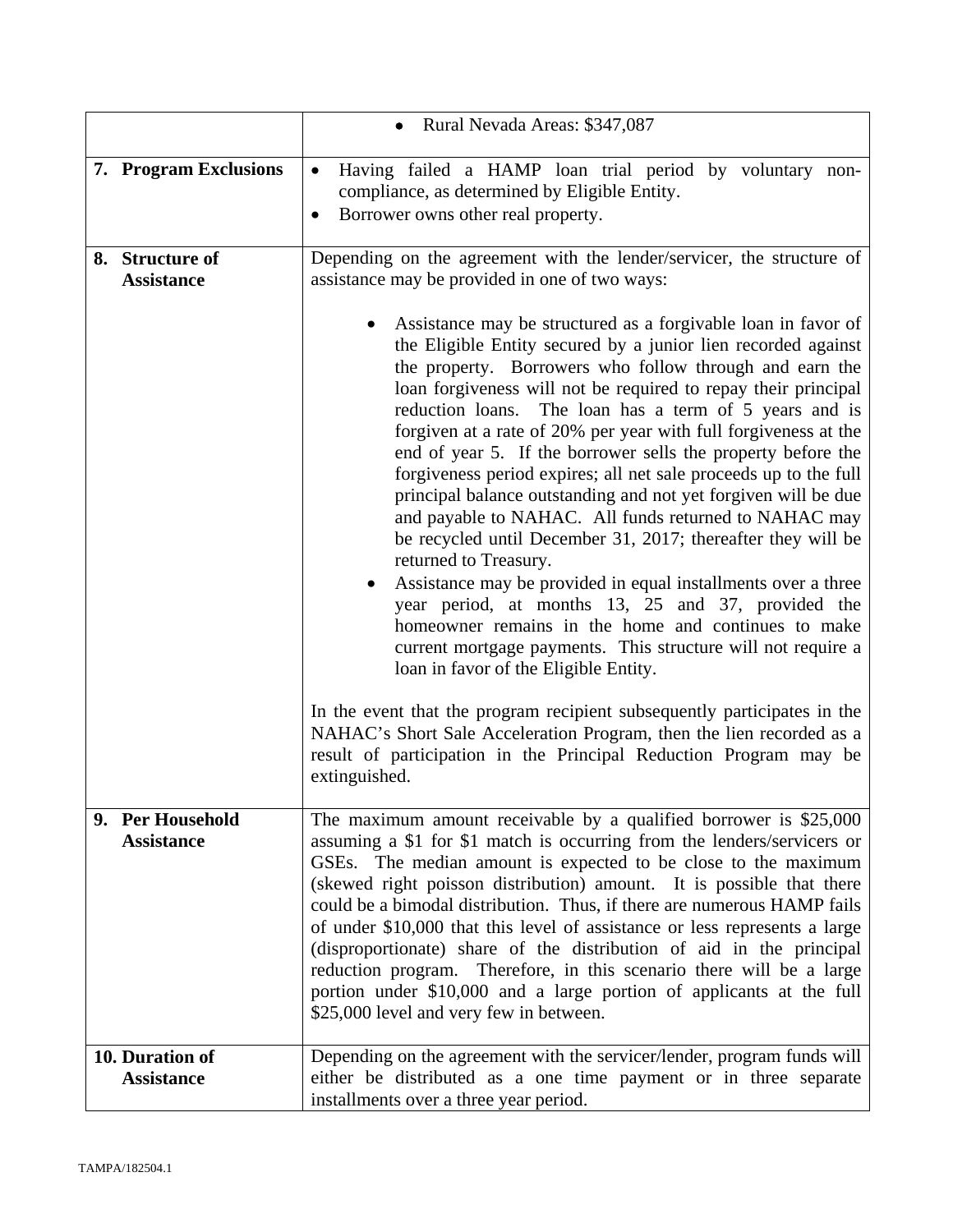| 11. Estimated Number of<br>Participating<br><b>Households</b>           | Assuming a \$1 for \$1 level of matching principal reduction assistance is<br>achieved in conjunction with the loan servicers, approximately 3,016<br>households could be assisted under this Program. Should there be the bi-<br>model distribution (as referenced in #9 above) the number of households<br>assisted could exceed 5,000.                                                                                                                                                                                                                                                                                                                                                                                                                                           |  |  |
|-------------------------------------------------------------------------|-------------------------------------------------------------------------------------------------------------------------------------------------------------------------------------------------------------------------------------------------------------------------------------------------------------------------------------------------------------------------------------------------------------------------------------------------------------------------------------------------------------------------------------------------------------------------------------------------------------------------------------------------------------------------------------------------------------------------------------------------------------------------------------|--|--|
| 12. Program Inception /<br><b>Duration</b>                              | The planned implementation will be directly impacted by the time<br>needed to secure agreements/contracts for lender matching and could<br>take up to 75 days from the approval of the program to have agreements<br>in place and begin flowing clients through the screening process. This<br>Program could last up to 24 months.                                                                                                                                                                                                                                                                                                                                                                                                                                                  |  |  |
| 13. Program<br>Interactions with<br><b>Other HFA</b><br><b>Programs</b> | The $1st$ mortgage principal reduction program is aimed at the<br>underemployed population of income qualified/limited home owners, not<br>the unemployed. Thus, it is possible that a homeowner could receive a<br>1 <sup>st</sup> mortgage principal reduction through this Program and then<br>subsequently lose their job and eventually need a short-sale assistance<br>program through another NAHAC HHF Program.                                                                                                                                                                                                                                                                                                                                                             |  |  |
| 14. Program<br><b>Interactions with</b><br><b>HAMP</b>                  | NAHAC expects an active interface with the HAMP program. During<br>the 'in-take' process, the applicants will be screened for HAMP<br>eligibility and where it is indicated that a borrower would be eligible,<br>they will channeled into a HAMP loan modification. Where there is a<br>HAMP failure of $\leq$ \$10,000 or less, then this program element will be<br>accessed to accommodate the HAMP 'pass'. Additionally, if someone<br>does not qualify for a HAMP or has a 'fails' $\ge$ \$10,000 then the<br>applicant will be directed into the regular HAFA program. If the<br>applicant needed added HAFA type of assistance, then NAHAC's Short-<br>Sale program will be utilized.                                                                                       |  |  |
|                                                                         | It is also quite possible that a homeowner may receive a $2nd$ lien<br>reduction and subsequently qualify for either a HAMP modification in<br>need of supplementation or a regular 1 <sup>st</sup> mortgage principal reduction<br>program.                                                                                                                                                                                                                                                                                                                                                                                                                                                                                                                                        |  |  |
| 15. Program Leverage<br>with Other Financial<br><b>Resources</b>        | Nevada will endeavor to get applicable servicer/lenders to match on a \$1<br>for \$1 basis. This programmatic goal will form the basis of all servicer<br>agreements if possible. However, if the servicer/lender is unable to agree<br>to a \$1 for \$1 arrangement, a lesser match may be acceptable. In the<br>event of a less than \$1 to \$1 match then the structure of assistance must<br>be in the form of a loan as described in the first bullet under section 8<br>above. The matching funds will be provided at closing, or over a three<br>year period depending on the agreement with the lender/servicer.<br>Nevada will also request that the loan servicer waive certain fees like late<br>charges, delinquency fee and penalties and recast the principal reduced |  |  |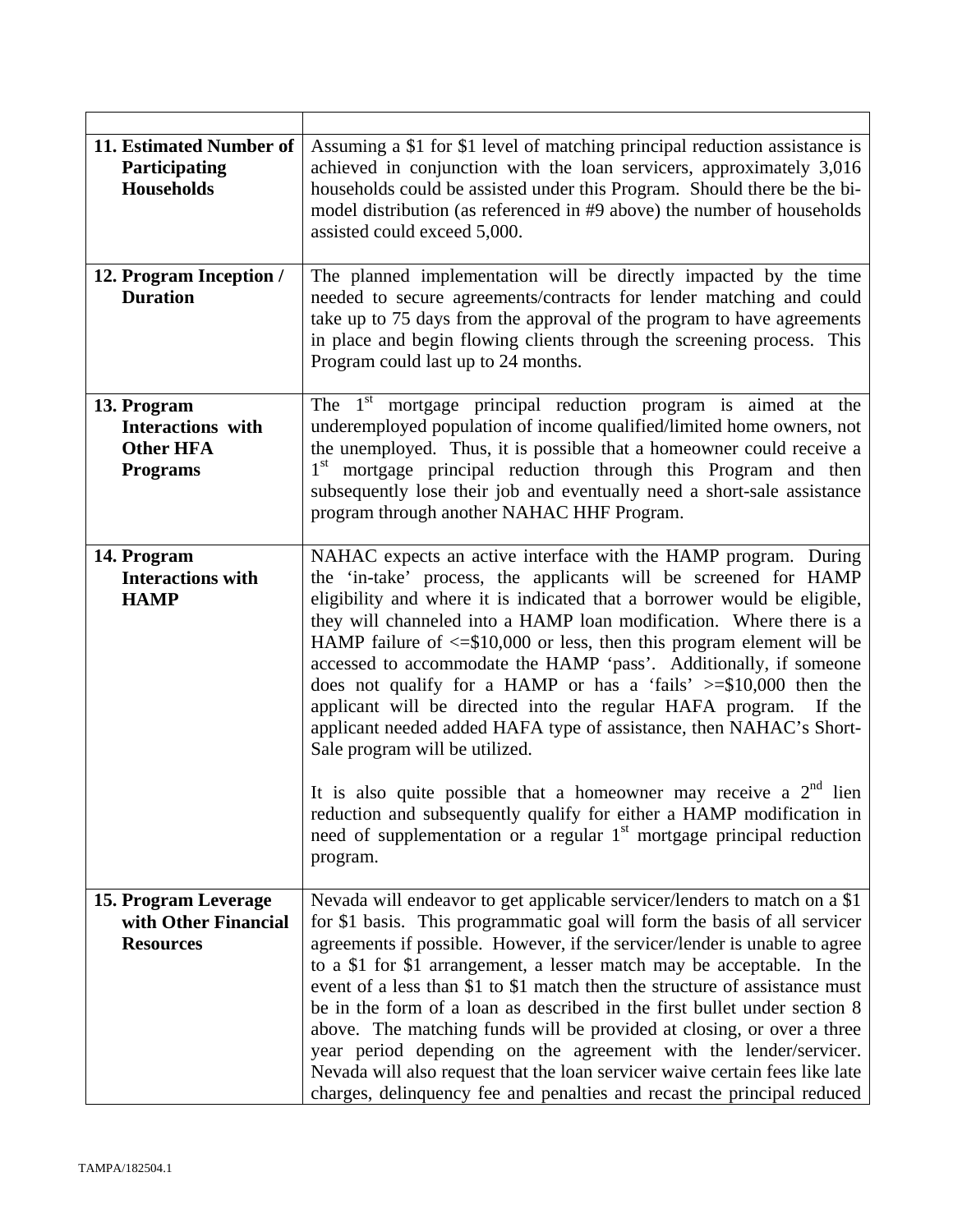|                                              |            | loan and participate in its recordation. |
|----------------------------------------------|------------|------------------------------------------|
| 16. Qualify as an<br>Unemployment<br>Program | $\Box$ Yes | $\boxtimes$ No                           |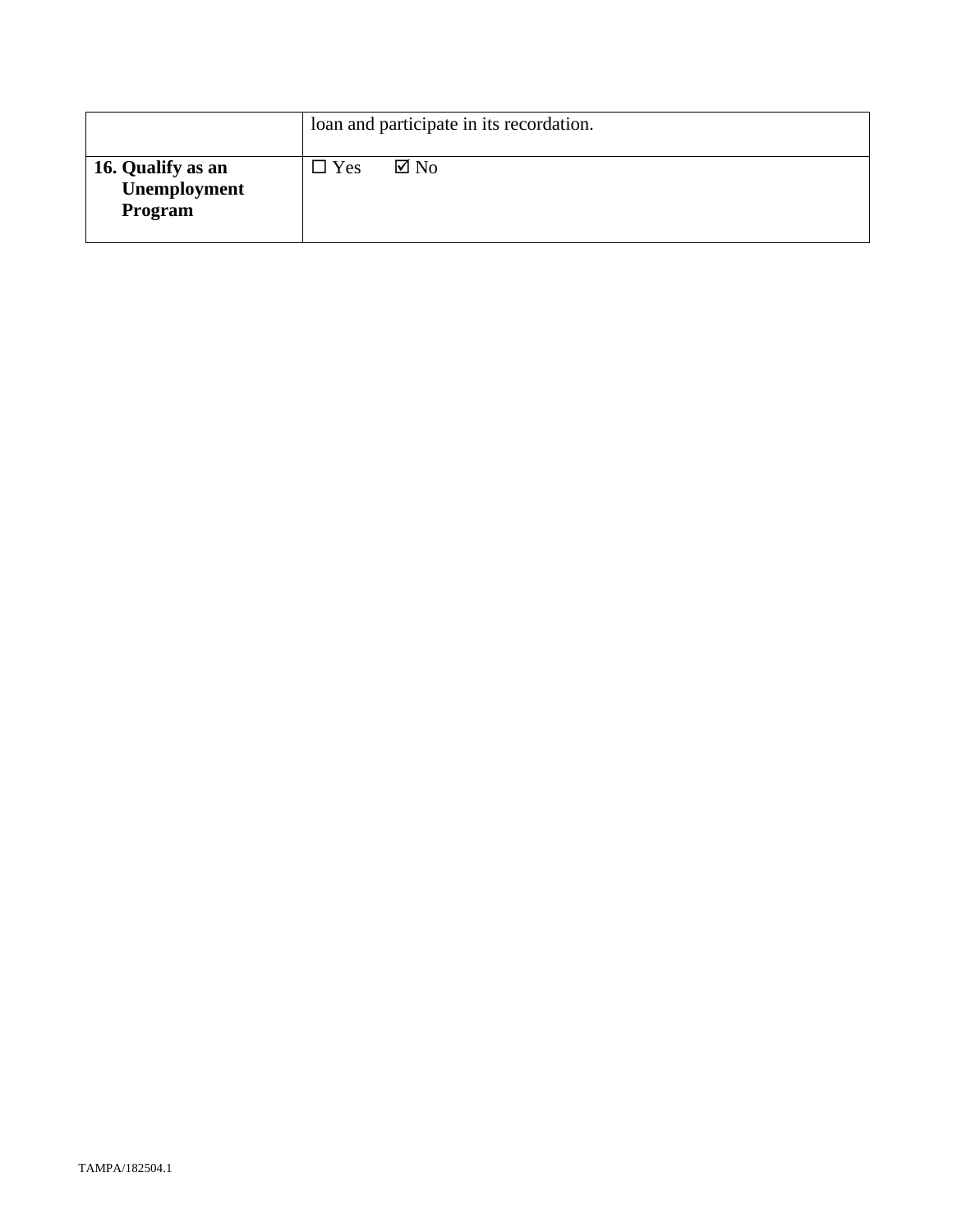# **The Nevada Affordable Housing Assistance Corporation**

# **SECOND MORTGAGE REDUCTION PLAN**

| 1. Program Overview                                                               | The Second Mortgage Reduction Plan is aimed at assisting borrowers<br>who have a second lien interfering with either a short-sale, refinance or<br>modification of the first mortgage. The expected applicant pool is<br>believed to be both unemployed and underemployed families.                                                                                                                                                                                                                                                                                                                                                                                                                                                                                        |  |
|-----------------------------------------------------------------------------------|----------------------------------------------------------------------------------------------------------------------------------------------------------------------------------------------------------------------------------------------------------------------------------------------------------------------------------------------------------------------------------------------------------------------------------------------------------------------------------------------------------------------------------------------------------------------------------------------------------------------------------------------------------------------------------------------------------------------------------------------------------------------------|--|
| 2. Program Goals                                                                  | The expected outcome of this program is to assist up to 2,200 families<br>remove the impediment of a second lien on their property such that<br>either a short sale, refinancing or first mortgage modification can be<br>carried out and thus prevent a foreclosure.                                                                                                                                                                                                                                                                                                                                                                                                                                                                                                      |  |
| 3. Target Population /<br><b>Areas</b>                                            | The funding will be distributed via a geographic formula of $1/3+1/3+1/3$<br>weight for unemployment + foreclosure rate + population. There will<br>be target population segmentation into (a) the Clark County/Las Vegas<br>valley area, (b) the Reno-Sparks SMSA area and (c) all of rural Nevada.<br>Where a finer breakdown is possible within each of the three geographic<br>areas, zip code and census track targeting will be utilized.                                                                                                                                                                                                                                                                                                                            |  |
| 4. Program Allocation<br>(Excluding<br><b>Administrative</b><br><b>Expenses</b> ) | \$36,552,962.00                                                                                                                                                                                                                                                                                                                                                                                                                                                                                                                                                                                                                                                                                                                                                            |  |
| <b>5. Borrower Eligibility</b><br>Criteria                                        | Legal US Resident.<br>$\bullet$<br>Loan originated $1/1/2009$ or earlier.<br>Home is currently owner occupied.<br>٠<br>Current income does not exceed 120% of Area Median Income as<br>$\bullet$<br>then published by HUD.<br>Borrower must be facing imminent default.<br>$\bullet$<br>Delinquency based on a financial hardship due to circumstances<br>$\bullet$<br>beyond the homeowner's control (no contrived defaults allowed).<br>Borrower will be required to provide a financial Hardship Affidavit<br>attesting to their inability to make mortgage payments. Eligible<br>hardships to include but not limited to the following:<br>Underemployment.<br>Illness, disability or death of wage earner in family in<br>possession.<br>Divorce or legal separation. |  |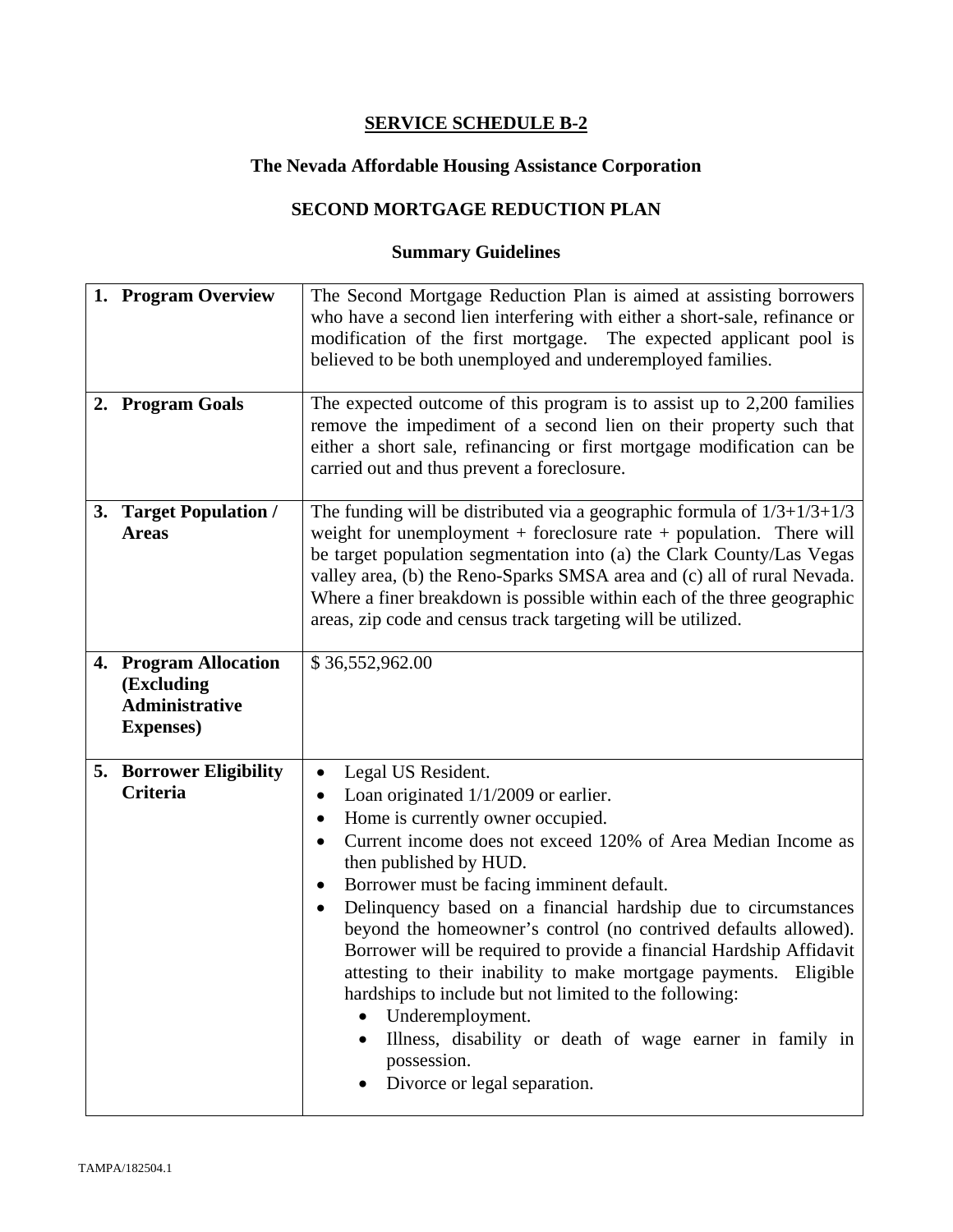|                                                   | Eligibility criteria will be analyzed either on-line by the borrower's visit<br>to the web site and using the 'screening tool,' directly at the intake<br>portal of the contract agents (foreclosure mitigation and mediation<br>agencies) or by the designated call center. If applicants meet screening<br>criteria, application packages will be assembled and forwarded onto the<br>NAHAC underwriters who will do the full verifications/confirmation<br>and begin the relationship with the participating banks/lenders/servicers<br>to work through the calculation of aid levels.<br>Funding will be provided on a first come-first-served basis within each<br>geographical zone. Daily monitoring of funding commitments/pipelines<br>by zone will allow sufficient trend evidence to allow for sufficient lead<br>time to 'cut-off' further funding commitments what might exceed<br>available resources. |  |
|---------------------------------------------------|----------------------------------------------------------------------------------------------------------------------------------------------------------------------------------------------------------------------------------------------------------------------------------------------------------------------------------------------------------------------------------------------------------------------------------------------------------------------------------------------------------------------------------------------------------------------------------------------------------------------------------------------------------------------------------------------------------------------------------------------------------------------------------------------------------------------------------------------------------------------------------------------------------------------|--|
| 6. Property / Loan<br><b>Eligibility Criteria</b> | Owner occupied.<br>$\bullet$<br>Must have only one existing mortgage and a $2nd$ lien.<br>$\bullet$                                                                                                                                                                                                                                                                                                                                                                                                                                                                                                                                                                                                                                                                                                                                                                                                                  |  |
|                                                   | The PITI cannot exceed 38-43% following the removal of the<br>second lien.                                                                                                                                                                                                                                                                                                                                                                                                                                                                                                                                                                                                                                                                                                                                                                                                                                           |  |
|                                                   | All $2nd$ liens obtaining relief through this program element will have                                                                                                                                                                                                                                                                                                                                                                                                                                                                                                                                                                                                                                                                                                                                                                                                                                              |  |
|                                                   | an accompanying lien release and waiver of deficiency judgment<br>rights.                                                                                                                                                                                                                                                                                                                                                                                                                                                                                                                                                                                                                                                                                                                                                                                                                                            |  |
|                                                   | The maximum $2nd$ lien size eligible for relief under this program<br>$\bullet$<br>element must be equal to or less than \$41,250 unless the lien holder<br>agrees to write down a greater balance. The higher Targeted Area<br>Mortgage limit calculation will be utilized (115% of area median).<br>Thus, per the HUD Procedure, the current maximum mortgage<br>limits would be:                                                                                                                                                                                                                                                                                                                                                                                                                                                                                                                                  |  |
|                                                   | • Clark County: \$427,184<br>Reno/Sparks SMSA: \$431,189                                                                                                                                                                                                                                                                                                                                                                                                                                                                                                                                                                                                                                                                                                                                                                                                                                                             |  |
|                                                   | Rural Nevada Areas: \$347,087                                                                                                                                                                                                                                                                                                                                                                                                                                                                                                                                                                                                                                                                                                                                                                                                                                                                                        |  |
| 7. Program Exclusions                             | If a second lien exceeds the program limit of $$41,250$ (unless the<br>lien holder agrees to write down a greater balance) or a program<br>contribution of $\geq$ \$16,500 is needed then the borrower would be<br>ineligible.<br>Borrower owns other real property.                                                                                                                                                                                                                                                                                                                                                                                                                                                                                                                                                                                                                                                 |  |
| 8. Structure of                                   | Assistance will be structured as a forgivable loan in favor of the Eligible                                                                                                                                                                                                                                                                                                                                                                                                                                                                                                                                                                                                                                                                                                                                                                                                                                          |  |
| <b>Assistance</b>                                 | Entity secured by a junior lien recorded against the property. Borrowers<br>who follow through and earn the loan forgiveness will not be required to<br>repay their principal reduction loans. The loan has a term of 5 years and<br>is forgiven at a rate of 20% per year with full forgiveness at the end of<br>year 5. If the borrower sells the property before the forgiveness period<br>expires; all net sale proceeds up to the full principal balance outstanding<br>and not yet forgiven will be due and payable to NAHAC. All funds                                                                                                                                                                                                                                                                                                                                                                        |  |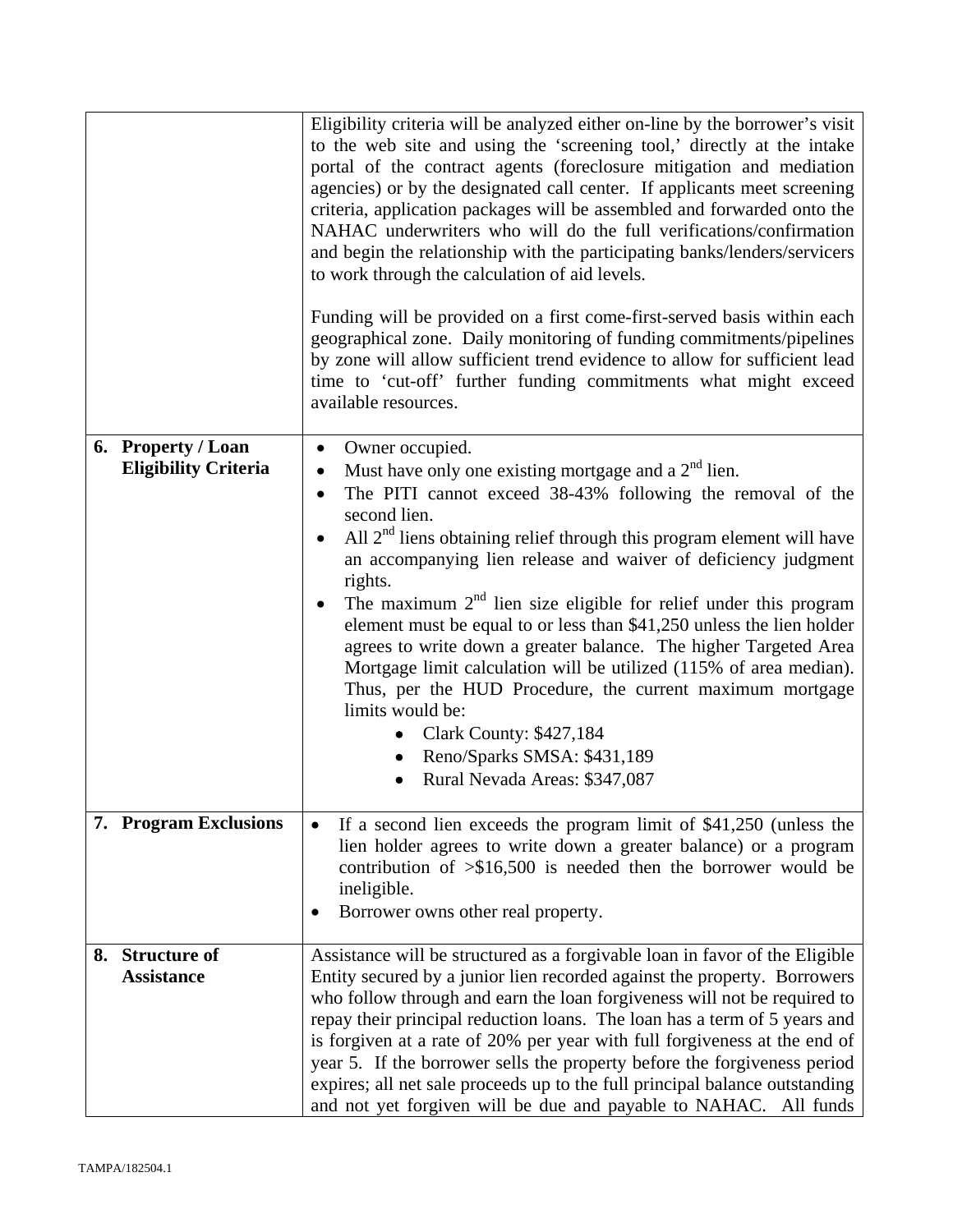|                                                                         | returned to NAHAC may be recycled until December 31, 2017;<br>thereafter they will be returned to Treasury.                                                                                                                                                                                                                                                                                                                                                                                                                                                                                                                                                                                                              |  |
|-------------------------------------------------------------------------|--------------------------------------------------------------------------------------------------------------------------------------------------------------------------------------------------------------------------------------------------------------------------------------------------------------------------------------------------------------------------------------------------------------------------------------------------------------------------------------------------------------------------------------------------------------------------------------------------------------------------------------------------------------------------------------------------------------------------|--|
|                                                                         | In the event a program recipient subsequently participates in the<br>NAHAC's Short Sale Acceleration Program, the lien recorded as a<br>result of participation in the Second Mortgage Reduction Plan program<br>may be extinguished.                                                                                                                                                                                                                                                                                                                                                                                                                                                                                    |  |
| 9. Per Household<br><b>Assistance</b>                                   | The maximum amount of $2nd$ mortgage lien relief from the program will<br>be \$16,500 toward removal of liens whose value is $\leq$ \$41,250.<br>Servicers will be allowed to write down second liens above the \$41,250<br>but the Hardest Hit Fund assistance is limited to the \$16,500 per<br>dwelling.                                                                                                                                                                                                                                                                                                                                                                                                              |  |
| 10. Duration of<br><b>Assistance</b>                                    | The $2nd$ lien elimination program will be a one time payment program.                                                                                                                                                                                                                                                                                                                                                                                                                                                                                                                                                                                                                                                   |  |
| 11. Estimated Number of<br>Participating<br><b>Households</b>           | It is estimated that up to 2,200 applicants/families could receive $2nd$ lien<br>relief under this program. If the level of lender participation exceeds<br>60% versus the program's 40% or the average program funding level<br>averages less than the maximum of \$16,500 in necessary funding to<br>create the $2nd$ lien relief, then there could be an increase in the number<br>of borrowers assisted.                                                                                                                                                                                                                                                                                                             |  |
| 12. Program Inception /<br><b>Duration</b>                              | The Second Mortgage Reduction Plan program will be available to<br>borrowers within 3 months after approval by Treasury and could last up<br>to 2 years.                                                                                                                                                                                                                                                                                                                                                                                                                                                                                                                                                                 |  |
| 13. Program<br>Interactions with<br><b>Other HFA</b><br><b>Programs</b> | None.                                                                                                                                                                                                                                                                                                                                                                                                                                                                                                                                                                                                                                                                                                                    |  |
| 14. Program<br><b>Interactions with</b><br><b>HAMP</b>                  | The program will have an active interface with the HAMP program.<br>During the 'in-take' process with the foreclosure mitigation/mediation<br>agencies, the applicants will be screened for HAMP eligibility and<br>where it is indicated that a borrower would be eligible, they will<br>channeled into a HAMP loan modification. If the applicant needs 2 <sup>nd</sup><br>lien relief in order to effectuate a HAMP or 1 <sup>st</sup> mortgage principal<br>reduction program process then the $2nd$ lien relief element will be<br>utilized. NAHAC wishes to supplement and complement the federal<br>programs and where needed to create added funds flow to ensure long<br>term solutions to the borrower's need. |  |
| 15. Program Leverage<br>with Other Financial                            | The basis of the $2nd$ lien relief program is to 'free up' the first mortgage<br>note holder to complete the necessary modification or refinance to keep                                                                                                                                                                                                                                                                                                                                                                                                                                                                                                                                                                 |  |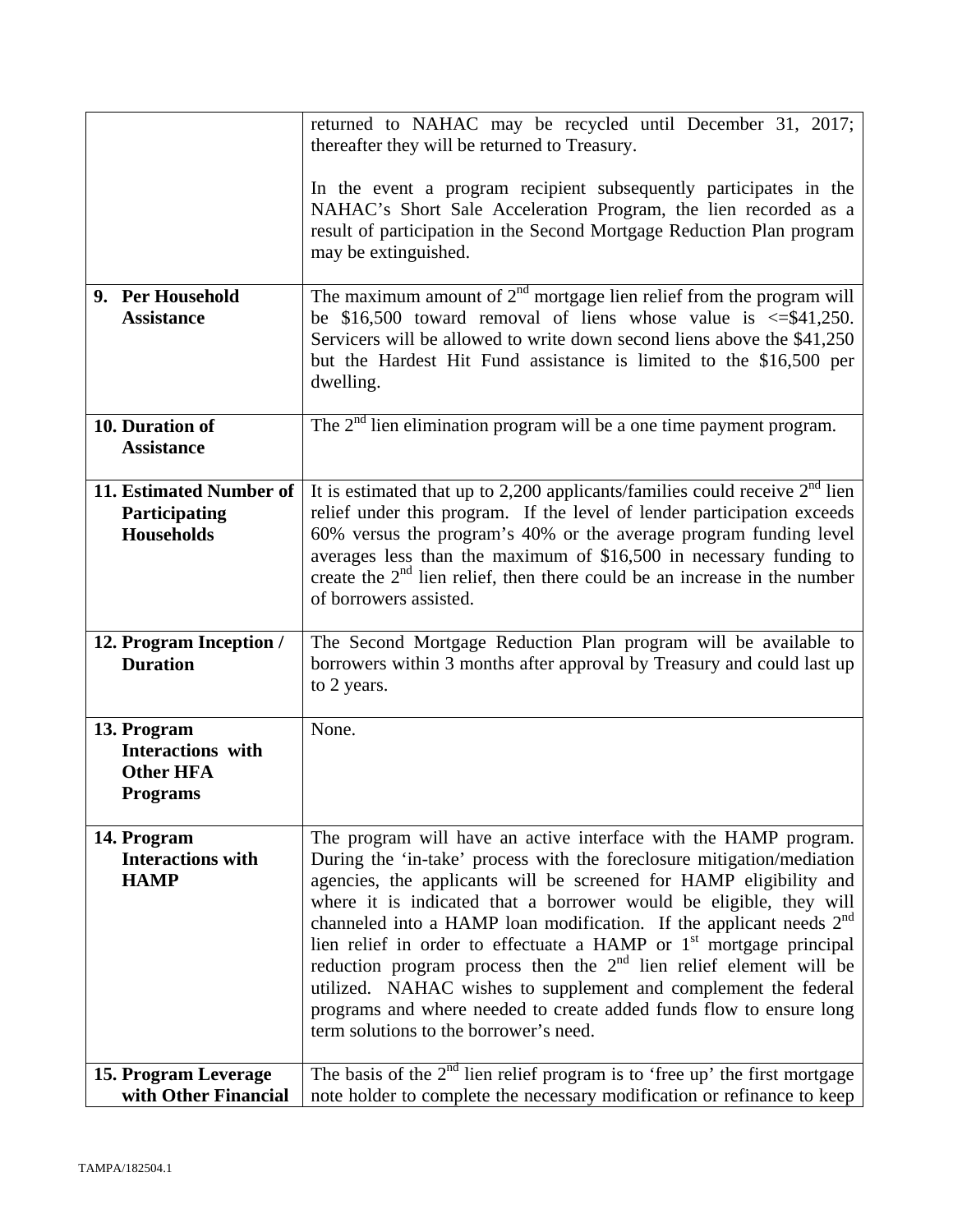| <b>Resources</b>                             | the borrower current and in their home. In order to leverage the $2nd$ lien<br>relief funds, the program requires participating lenders to contribute a<br>minimum of \$0.60 for each \$0.40 contributed by this program except in<br>the event the $2nd$ lien is held by a downpayment assistance program<br>provider, in which event no matching funds will be required. |
|----------------------------------------------|----------------------------------------------------------------------------------------------------------------------------------------------------------------------------------------------------------------------------------------------------------------------------------------------------------------------------------------------------------------------------|
| 16. Qualify as an<br>Unemployment<br>Program | $\Box$ Yes<br>$\boxtimes$ No                                                                                                                                                                                                                                                                                                                                               |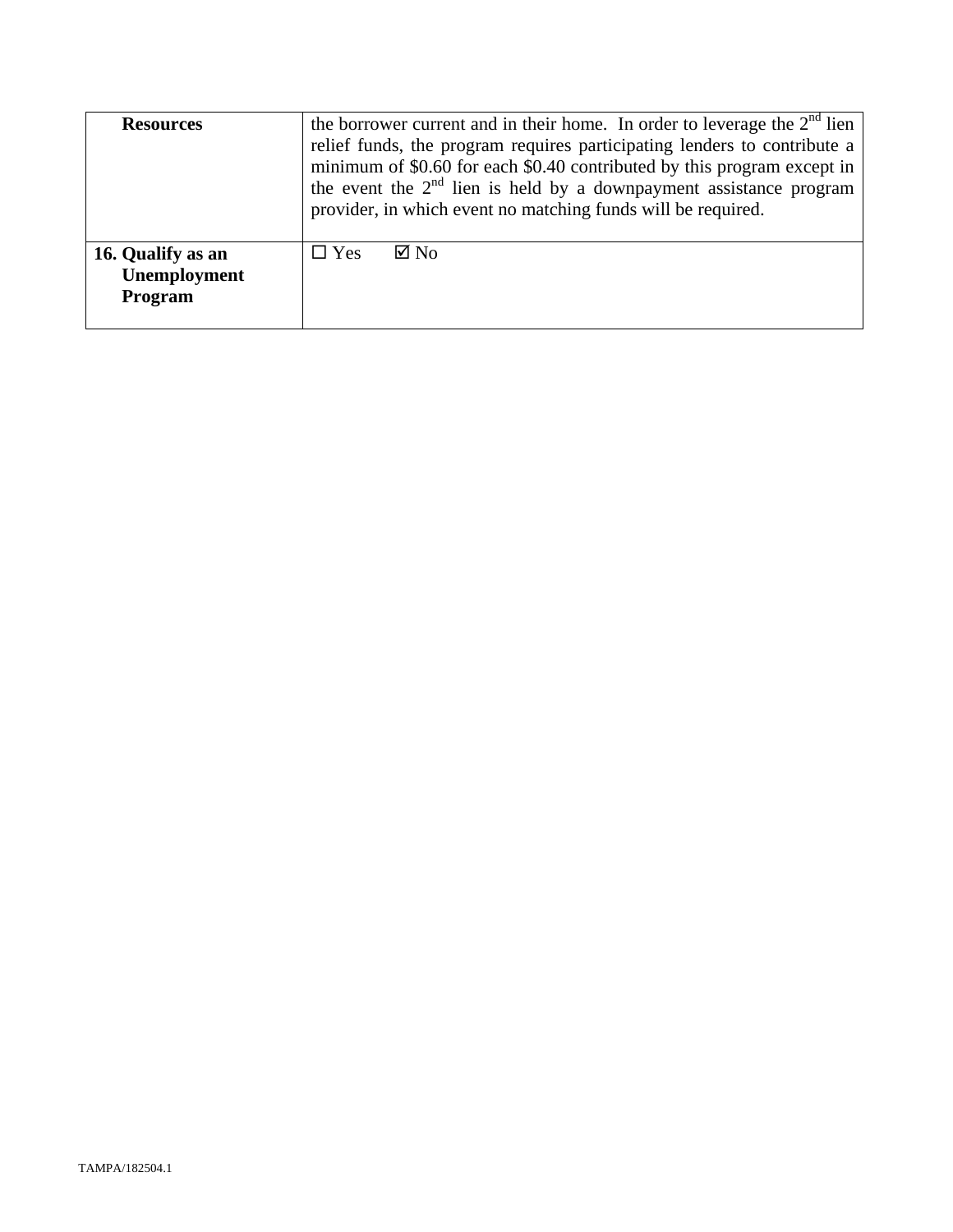# **The Nevada Affordable Housing Assistance Corporation**

# **SHORT-SALE ACCELERATION PROGRAM**

| 1. Program Overview<br>2. Program Goals                                           | The Short-Sale Acceleration Program is aimed at assisting borrowers<br>who are beginning or need to initiate the short-sale process to relieve<br>themselves of the mortgage burdens that they cannot sustain—even with<br>a material loan principal reduction.<br>It is expected that at an \$8,025 level of average funding per family                                                                             |
|-----------------------------------------------------------------------------------|----------------------------------------------------------------------------------------------------------------------------------------------------------------------------------------------------------------------------------------------------------------------------------------------------------------------------------------------------------------------------------------------------------------------|
|                                                                                   | assisted up to 1,371 families facing imminent foreclosure threat, will<br>have the burden of their home mortgage eliminated and the threats of a<br>default judgment removed.                                                                                                                                                                                                                                        |
| 3. Target Population /<br><b>Areas</b>                                            | Those Nevadans that are facing imminent threat of foreclosure.                                                                                                                                                                                                                                                                                                                                                       |
| 4. Program Allocation<br>(Excluding<br><b>Administrative</b><br><b>Expenses</b> ) | \$6,175,464.30                                                                                                                                                                                                                                                                                                                                                                                                       |
| <b>5. Borrower Eligibility</b><br><b>Criteria</b>                                 | Legal US Resident.<br>$\bullet$<br>Loan originated 1/1/2009 or earlier.<br>٠<br>Home is currently owner occupied.<br>٠<br>Borrower must have short-sale approval in place with lender.<br>$\bullet$<br>Borrower must have home listed for sale and listing agreement.<br>Borrower will be required to provide a financial Hardship Affidavit<br>$\bullet$<br>attesting to their inability to make mortgage payments. |
| 6. Property / Loan<br><b>Eligibility Criteria</b>                                 | Must have only one existing mortgage unless eligible to participate<br>$\bullet$<br>in NAHAC's Second Mortgage Reduction Plan.<br>Borrower/family must be committed to living in a Nevada rental<br>$\bullet$<br>property (Single or Multi-Family) and execute a 6 month or longer<br>lease at the close of the home sale transaction.                                                                               |
| 7. Program Exclusions                                                             | Borrowers completing a short-sale but unwilling/unable to stay in<br>٠<br>Nevada due to job opportunities elsewhere.<br>Borrower owns other real property.<br>$\bullet$                                                                                                                                                                                                                                              |
| 8. Structure of                                                                   | This program is direct assistance through direct payment to vendors at<br>closing of the escrow. The payments will not be structured as a loan.                                                                                                                                                                                                                                                                      |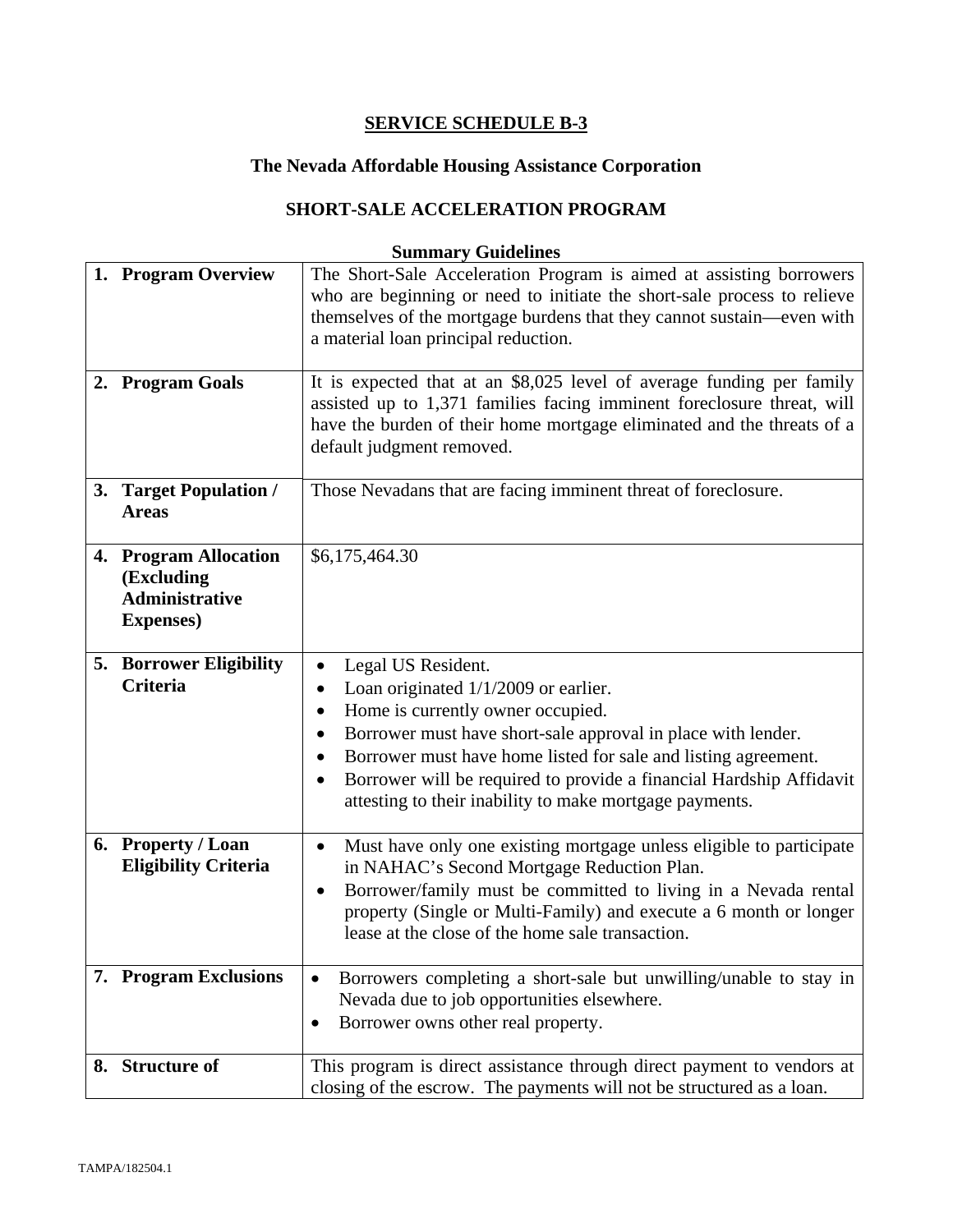| <b>Assistance</b>                                                       |                                                                                                                                                                                                                                                                                                                                                                                                                                                                                  |
|-------------------------------------------------------------------------|----------------------------------------------------------------------------------------------------------------------------------------------------------------------------------------------------------------------------------------------------------------------------------------------------------------------------------------------------------------------------------------------------------------------------------------------------------------------------------|
| 9. Per Household<br><b>Assistance</b>                                   | The maximum is \$8,025 paid out to a qualified family in this short sale<br>program.                                                                                                                                                                                                                                                                                                                                                                                             |
| 10. Duration of<br><b>Assistance</b>                                    | Assistance will be a one time set of payments.                                                                                                                                                                                                                                                                                                                                                                                                                                   |
| 11. Estimated Number of<br>Participating<br><b>Households</b>           | The Business Plan calls for this program element to assist up to 1,371<br>families complete their home abandonment/ownership through a short<br>sale and matriculate to a rental property somewhere else in Nevada.                                                                                                                                                                                                                                                              |
| 12. Program Inception /<br><b>Duration</b>                              | The Short Sale Acceleration Program will be available to borrowers<br>within 3 months after approval by Treasury and will last up to 2 years.                                                                                                                                                                                                                                                                                                                                    |
| 13. Program<br>Interactions with<br><b>Other HFA</b><br><b>Programs</b> | To the fullest extent possible, absent specific federal program<br>prohibitions/limitations, the Short-Sale Acceleration Program element<br>will build on or utilize the H.A.F.A. program in parallel. If it is possible<br>to utilize both the federal H.A.F.A. program funds underneath the Short-<br>Sale Acceleration Program funds, then the number of possible<br>candidates assisted through the painful short-sale process would<br>increase beyond the projected 1,371. |
| 14. Program<br><b>Interactions with</b><br><b>HAMP</b>                  | The candidates for the Short-Sale Acceleration program will have been<br>through a HAMP or similar private bank or GSE loan modification<br>process and 'failed' by a sufficiently material level to not even qualify<br>for NAHAC's 1 <sup>st</sup> mortgage Principal Reduction Program. Thus, the<br>data/processes will show factually that the only realistic result for the<br>borrower is the short-sale.                                                                 |
| 15. Program Leverage<br>with Other Financial<br><b>Resources</b>        | In the event the short sale program recipient has incurred a lien as a<br>result of earlier participation in NAHAC's Principal Reduction, Second<br>Mortgage Reduction Plan or Mortgage Assistance Program, then the<br>lien may be extinguished for the purpose of helping to facilitate the<br>short sale request.                                                                                                                                                             |
| 16. Qualify as an<br>Unemployment<br>Program                            | $\Box$ Yes<br>$\boxtimes$ No                                                                                                                                                                                                                                                                                                                                                                                                                                                     |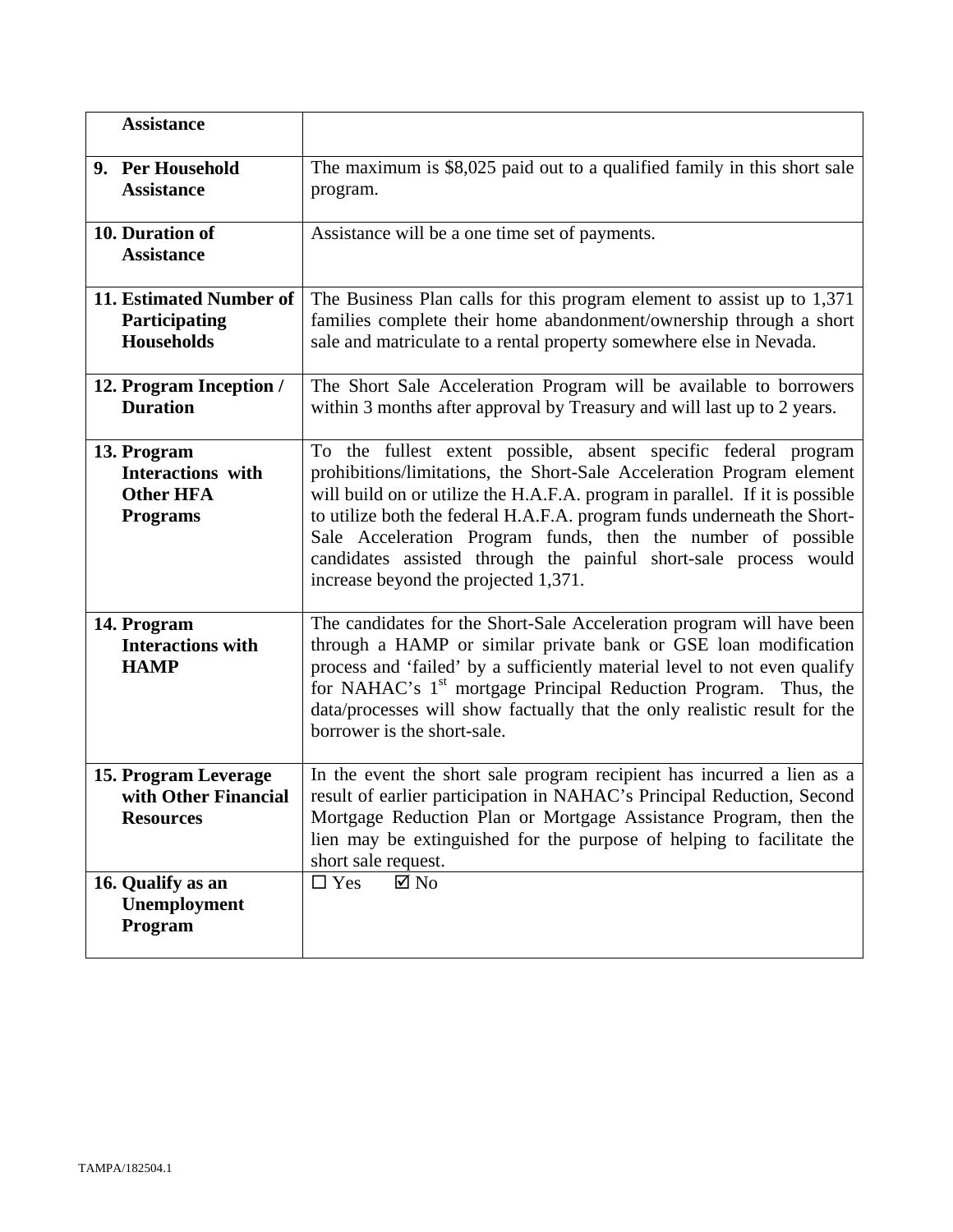# **The Nevada Affordable Housing Assistance Corporation**

# **MORTGAGE ASSISTANCE PROGRAM (MAP)**

| <b>Program Overview</b><br>1. | The Nevada Mortgage Assistance Program (MAP) is designed to help<br>keep first mortgages current for up to 16,969 families who have an<br>unemployed or underemployed wage earner. The program will assist<br>those qualified families by making up to the lesser of $1/3$ of the<br>principal and interest portion or a \$500 payment supplement to the<br>family's monthly principal and interest portion of the first mortgage<br>payment only. The property taxes and insurance amounts due and<br>owing will remain fully a borrower's responsibility and are not part of<br>the MAP supplement. MAP payments may be extended for qualified<br>families for up to 6 months. The MAP payments are aimed at<br>providing a financial bridge to unemployed or underemployed persons.<br>For the purpose of this program, unemployed will be defined as an<br>individual that is not currently working. Underemployed will be<br>defined as any individual that is in a situation of imminent threat of<br>going into default on their mortgage due to a change in economic<br>status, working less than 50% of full time hours or a material reduction<br>in measureable income, all subject to satisfaction of all other borrower<br>eligibility criteria. |
|-------------------------------|---------------------------------------------------------------------------------------------------------------------------------------------------------------------------------------------------------------------------------------------------------------------------------------------------------------------------------------------------------------------------------------------------------------------------------------------------------------------------------------------------------------------------------------------------------------------------------------------------------------------------------------------------------------------------------------------------------------------------------------------------------------------------------------------------------------------------------------------------------------------------------------------------------------------------------------------------------------------------------------------------------------------------------------------------------------------------------------------------------------------------------------------------------------------------------------------------------------------------------------------------------------|
|                               | Borrowers will submit their partial payment to the Nevada Affordable<br>Housing Assistance Corporation (NAHAC) where it will be combined<br>with the HHF funds and a full remittance made to the loan servicer for<br>Borrowers can apply either through participating<br>the loan.<br>lenders/servicers who have received special training or directly<br>through the NAHAC offices after first completing an appropriate<br>screening tool and being given an appointment with the NAHAC loan<br>underwriter. MAP payments will invoke a non-recourse lien which<br>will have an earned forgiveness embedded in the Note. Borrowers<br>who are able to sustain their homeownership for 60 successive months<br>following the end of the MAP payments will have their lien<br>extinguished.                                                                                                                                                                                                                                                                                                                                                                                                                                                                  |
|                               | NAHAC intends to retain/set aside 1% of the total direct support funds<br>for contingency situations, wherein certain recipients may be in need<br>of one-two months (maximum) of added support payment (e.g. while a<br>training programs are completed). These exceptional cases must be<br>approved by the NAHAC Board of Directors. If the contingency is not<br>needed as program capacity is reached, the contingency funds will be<br>put into the normal available funds for the MAP program. Further, the                                                                                                                                                                                                                                                                                                                                                                                                                                                                                                                                                                                                                                                                                                                                            |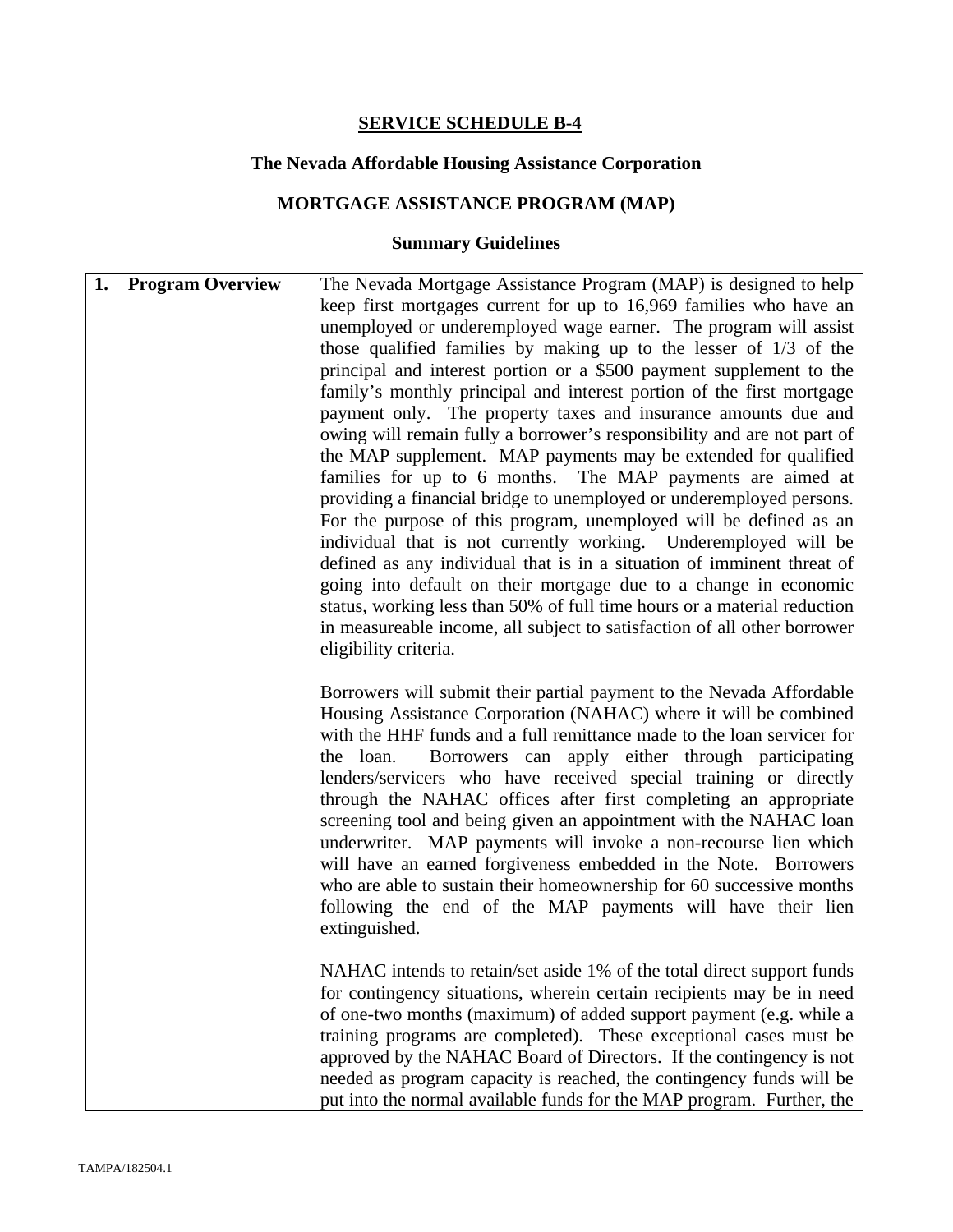|    |                                                                                       | contingency will be reduced pro rata to total MAP program capacity<br>over time so that as the program reaches 60% of capacity without use<br>of any contingency funds, then 60% of the contingency will be<br>released back into the main MAP fund.                                                                                                                                                                                                                                                                                                                                                                                                                                                                                                                                                                                              |
|----|---------------------------------------------------------------------------------------|---------------------------------------------------------------------------------------------------------------------------------------------------------------------------------------------------------------------------------------------------------------------------------------------------------------------------------------------------------------------------------------------------------------------------------------------------------------------------------------------------------------------------------------------------------------------------------------------------------------------------------------------------------------------------------------------------------------------------------------------------------------------------------------------------------------------------------------------------|
| 2. | <b>Program Goals</b>                                                                  | The MAP program's goal is to increase the probability that a borrower<br>and/or recipient's family has a stronger chance of sustaining<br>homeownership with the assistance from the HHF program.<br>The<br>enhanced home ownership through re-employment<br>and<br>job<br>maintenance should decrease both the numbers and probability of<br>foreclosures.                                                                                                                                                                                                                                                                                                                                                                                                                                                                                       |
| 3. | <b>Target Population /</b><br><b>Areas</b>                                            | The State of Nevada is currently enduring the USA's highest<br>unemployment rate in its workforce. However, the highest levels of<br>unemployed persons in Nevada are primarily centered in the two urban<br>areas (Clark County/Las Vegas area and Reno/Sparks MSA) versus the<br>rural agricultural and mining areas. With the assistance of the Nevada<br>Department of Employment, Training and Rehabilitation's ("DETR")<br>published data, MAP funds will be allocated on a pro-rata basis to<br>jurisdictions based on a ratio of actual number of unemployed to total<br>State-wide unemployed as a general allocation matter. However, a<br>semi annual assessment will be undertaken to ensure allocations of<br>remaining funds are representative of changes to the unemployed and<br>underemployed populations in all jurisdictions. |
| 4. | <b>Program Allocation</b><br>(Excluding<br><b>Administrative</b><br><b>Expenses</b> ) | \$50,906,871.00                                                                                                                                                                                                                                                                                                                                                                                                                                                                                                                                                                                                                                                                                                                                                                                                                                   |
| 5. | <b>Borrower Eligibility</b><br><b>Criteria</b>                                        | To ensure both consistencies with previously approved Participation<br>Agreement programs and to lessen the burdens of administering the<br>MAP program, adherence to the same underwriting qualification<br>standards will be generally utilized. Thus, Applicant Eligibility<br>Criteria will consist of:<br>Legal US Resident.<br>$\bullet$<br>Loan originated $1/1/2009$ or earlier.<br>Home is currently owner occupied.<br>Current income does not exceed 120% of Area Median Income as<br>then published by HUD.<br>Applicant must be facing imminent default.<br>Applicant must be experiencing financial hardship due specifically<br>to unemployed or underemployed status.<br>Applicant will be required to provide a financial hardship affidavit<br>attesting to their inability to make mortgage payments.                          |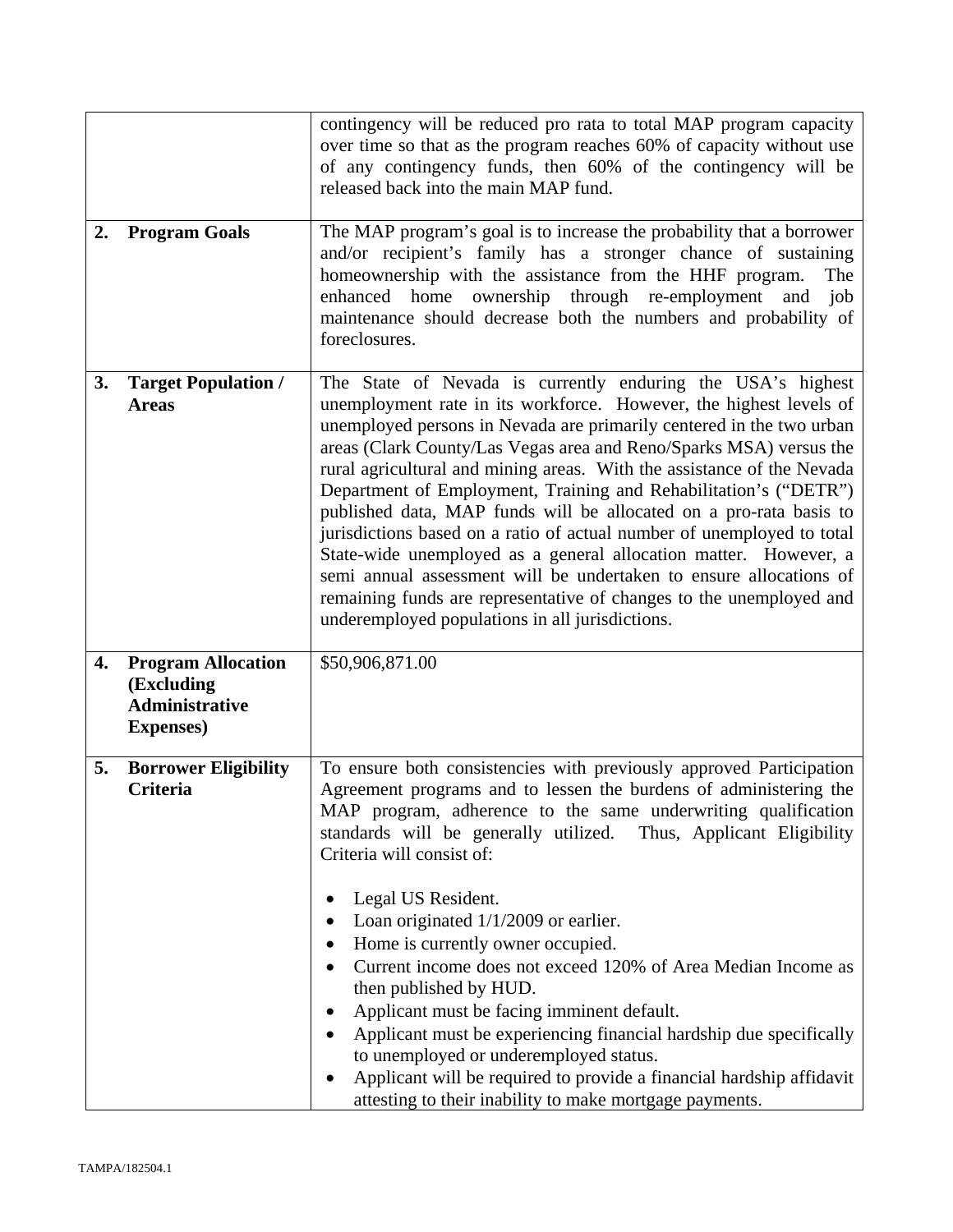|    |                             | Basic eligibility criteria will be analyzed either on-line by the<br>applicant's visit to the web site and using the 'screening tool,' directly<br>at the NAHAC offices or by the designated call center. If applicants<br>meet screening criteria, application packages will be assembled by the<br>NAHAC underwriters who will do the full verifications/confirmation,<br>enter the applicant's data into the NAHAC database and accounts<br>payable systems and begin the relationship with the borrower's<br>participating banks/lenders/servicers to ensure aid is acceptable to<br>them.                                                                                                                                                                                                                |
|----|-----------------------------|---------------------------------------------------------------------------------------------------------------------------------------------------------------------------------------------------------------------------------------------------------------------------------------------------------------------------------------------------------------------------------------------------------------------------------------------------------------------------------------------------------------------------------------------------------------------------------------------------------------------------------------------------------------------------------------------------------------------------------------------------------------------------------------------------------------|
| 6. | <b>Property / Loan</b>      | Owner occupied.<br>٠                                                                                                                                                                                                                                                                                                                                                                                                                                                                                                                                                                                                                                                                                                                                                                                          |
|    | <b>Eligibility Criteria</b> |                                                                                                                                                                                                                                                                                                                                                                                                                                                                                                                                                                                                                                                                                                                                                                                                               |
|    |                             | The higher Targeted Area limit calculation will be utilized (115% of<br>area median). Thus, per the HUD Procedure, the current maximum<br>mortgage limits would be:<br>a. Clark County: \$427,184<br>b. Reno/Sparks SMSA: \$431,189<br>c. Rural Nevada Areas: \$347,087                                                                                                                                                                                                                                                                                                                                                                                                                                                                                                                                       |
| 7. | <b>Program Exclusions</b>   | • Having failed a HAMP loan temporary period by voluntary non-                                                                                                                                                                                                                                                                                                                                                                                                                                                                                                                                                                                                                                                                                                                                                |
|    |                             | compliance, as determined by Eligible Entity.                                                                                                                                                                                                                                                                                                                                                                                                                                                                                                                                                                                                                                                                                                                                                                 |
|    |                             | • Borrower owns other real property.                                                                                                                                                                                                                                                                                                                                                                                                                                                                                                                                                                                                                                                                                                                                                                          |
| 8. | <b>Structure of</b>         | All MAP program assistance will be structured as a 0% interest,                                                                                                                                                                                                                                                                                                                                                                                                                                                                                                                                                                                                                                                                                                                                               |
|    | <b>Assistance</b>           | forgivable, nonrecourse loan, secured by a junior lien recorded against<br>the property, which will be forgiven over a period of time not to<br>exceed 5 years. The loans will only be repayable if the borrower sells<br>the property before the 5 year time period expires and there is<br>sufficient equity to pay the loan. All MAP provided funds returned to<br>program may be recycled until U.S. Treasury imposed deadline of<br>December 31, 2017. Thereafter they will be returned to Treasury. The<br>MAP assistance will be as an 'earned forgiveness' loan that is forgiven<br>20% each year.<br>In the event that the MAP recipient subsequently participates in<br>NAHAC's Short Sale Acceleration Program, then the lien recorded as<br>a result of participation in MAP can be extinguished. |
| 9. | <b>Per Household</b>        | The planned MAP program level of assistance should average                                                                                                                                                                                                                                                                                                                                                                                                                                                                                                                                                                                                                                                                                                                                                    |
|    | <b>Assistance</b>           | approximately \$500/month per recipient for up to 6 months or an<br>expected average total mortgage payment assistance of \$3,000.                                                                                                                                                                                                                                                                                                                                                                                                                                                                                                                                                                                                                                                                            |
|    | 10. Duration of             | The MAP assistance will last up to 6 months.                                                                                                                                                                                                                                                                                                                                                                                                                                                                                                                                                                                                                                                                                                                                                                  |
|    | <b>Assistance</b>           |                                                                                                                                                                                                                                                                                                                                                                                                                                                                                                                                                                                                                                                                                                                                                                                                               |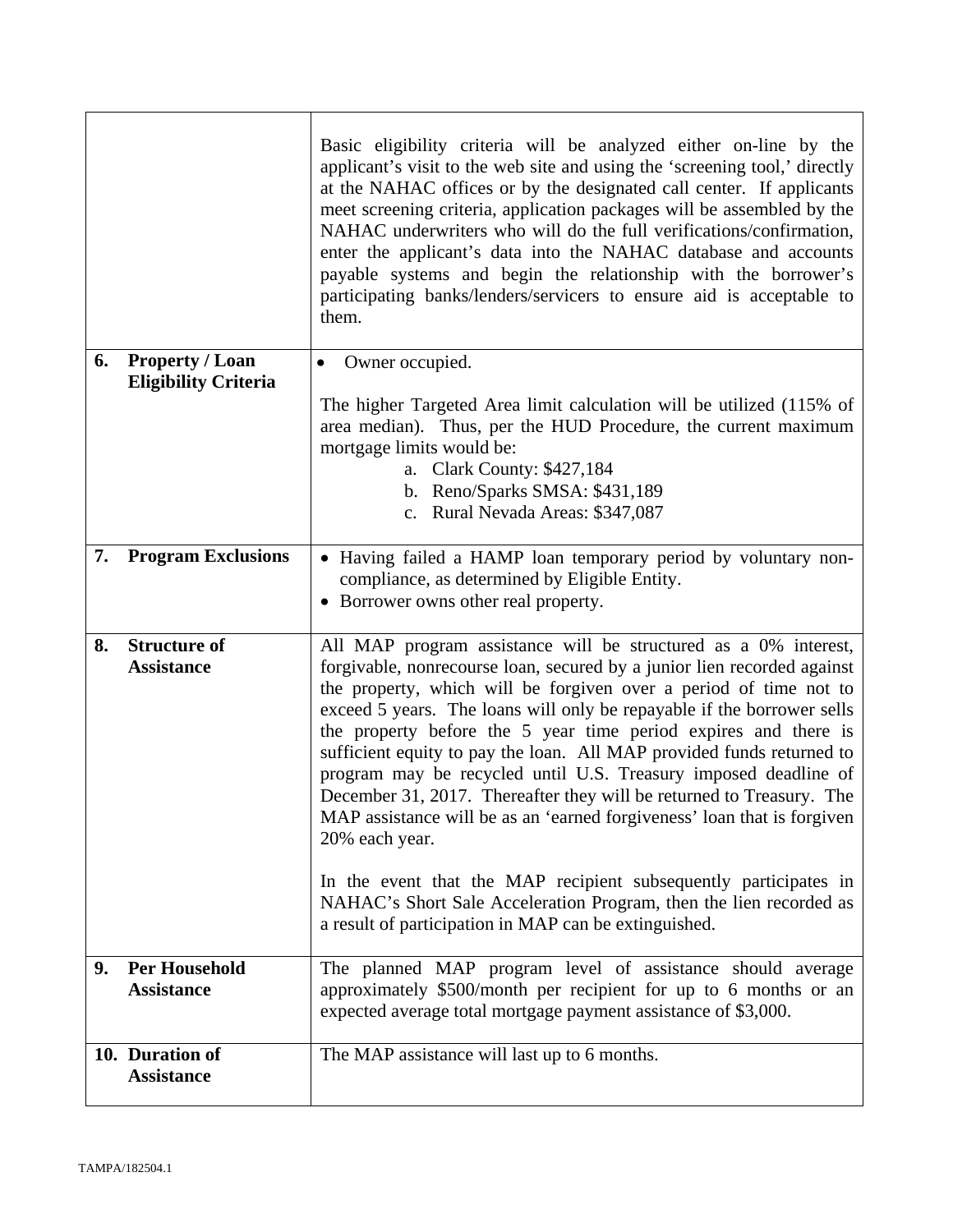| 11. Estimated Number of<br>Participating<br><b>Households</b>    | Based upon average assistance of \$3,000 then the expected number of<br>potential recipients should be approximately 16,969. However, this<br>number may be decreased slightly if the contingency funds described<br>in Section 1 are utilized for such purpose.                                                                                                                                                                                                                                                                                                                                                                                                                                                                                                                                                                                                                         |
|------------------------------------------------------------------|------------------------------------------------------------------------------------------------------------------------------------------------------------------------------------------------------------------------------------------------------------------------------------------------------------------------------------------------------------------------------------------------------------------------------------------------------------------------------------------------------------------------------------------------------------------------------------------------------------------------------------------------------------------------------------------------------------------------------------------------------------------------------------------------------------------------------------------------------------------------------------------|
| 12. Program Inception /<br><b>Duration</b>                       | Approximately 45 days after final U.S. Treasury approval. Given the<br>program limit of six months worth of assistance, this means that the<br>full utilization of MAP program funds should run down in<br>approximately 15-18 months.                                                                                                                                                                                                                                                                                                                                                                                                                                                                                                                                                                                                                                                   |
| 13. Program Interactions<br>with Other HFA<br><b>Programs</b>    | The MAP program could have some forms of interaction with the<br>other HHF programs. Specifically, if a MAP program recipient does<br>achieve re-employment status and would possibly be a candidate for a<br>HHF principal reduction program, then NAHAC will advise the<br>borrower of such. However, if the recipient drops out of the MAP<br>program due to failing to remit their portion of the monthly mortgage<br>payment, and it appears evident that the borrower may lose their home<br>due to lack of means to sustain the mortgage, then the borrower will be<br>advised about the HHF short-sale program.                                                                                                                                                                                                                                                                  |
| 14. Program Interactions<br>with HAMP                            | The MAP program could have some form of interaction with HAMP.<br>HHF Funds (MAP) would be utilized prior to HAMP UP.<br>Implementing the program in this order is the most beneficial to the<br>borrower and investor since payments would continue to be made<br>instead of capitalized, and no late charges or adverse credit reporting<br>would occur. If a MAP program recipient does achieve re-<br>employment status and the borrower would possibly be a candidate for<br>either a HAMP modification and/or a HAMP principal reduction<br>program, then NAHAC will advise the borrower of such.                                                                                                                                                                                                                                                                                  |
| 15. Program Leverage<br>with Other Financial<br><b>Resources</b> | NAHAC will work with loan servicers for each qualified recipient to<br>ensure that the funds from the MAP program payments are utilized<br>strictly for the borrower's 'current P&I payments and not to 'make up'<br>any past due penalties or payments. NAHAC accounting staff will<br>communicate with the servicer to ensure that the MAP payments are<br>credited only toward current amounts of P&I due by the borrower. If<br>this means that the borrower and servicer have to execute some form<br>of forbearance or forgiveness on past due amounts, NAHAC will be<br>prepared to assist the borrower with the servicer on this. It is hoped<br>that the servicers will cooperate on these matters. But until NAHAC<br>actually begins distributing Servicer Participation Agreements for the<br>MAP program, actual servicer participation cannot be accurately<br>determined. |
| 16. Qualify as an<br>Unemployment                                | $\square$ No<br>$\overline{\triangle}$ Yes                                                                                                                                                                                                                                                                                                                                                                                                                                                                                                                                                                                                                                                                                                                                                                                                                                               |